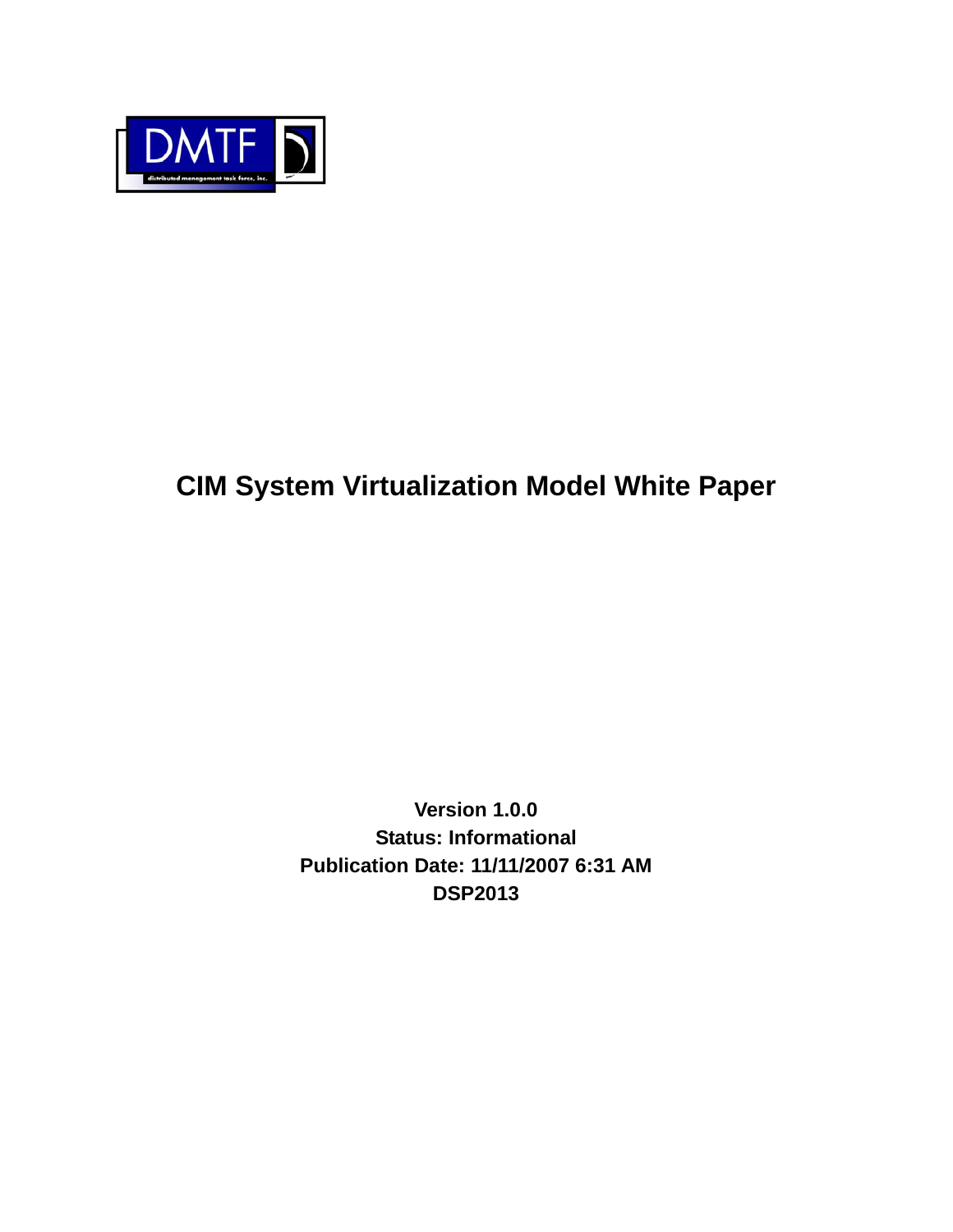Copyright © 2007 Distributed Management Task Force, Inc. (DMTF). All rights reserved.

DMTF is a not-for-profit association of industry members dedicated to promoting enterprise and systems management and interoperability. Members and non-members may reproduce DMTF specifications and documents for uses consistent with this purpose, provided that correct attribution is given. As DMTF specifications may be revised from time to time, the particular version and release date should always be noted.

Implementation of certain elements of this standard or proposed standard may be subject to third party patent rights, including provisional patent rights (herein "patent rights"). DMTF makes no representations to users of the standard as to the existence of such rights, and is not responsible to recognize, disclose, or identify any or all such third party patent right, owners or claimants, nor for any incomplete or inaccurate identification or disclosure of such rights, owners or claimants. DMTF shall have no liability to any party, in any manner or circumstance, under any legal theory whatsoever, for failure to recognize, disclose, or identify any such third party patent rights, or for such party's reliance on the standard or incorporation thereof in its product, protocols or testing procedures. DMTF shall have no liability to any party implementing such standard, whether such implementation is foreseeable or not, nor to any patent owner or claimant, and shall have no liability or responsibility for costs or losses incurred if a standard is withdrawn or modified after publication, and shall be indemnified and held harmless by any party implementing the standard from any and all claims of infringement by a patent owner for such implementations.

For information about patents held by third-parties which have notified the DMTF that, in their opinion, such patent may relate to or impact implementations of DMTF standards, visit <http://www.dmtf.org/about/policies/disclosures.php>.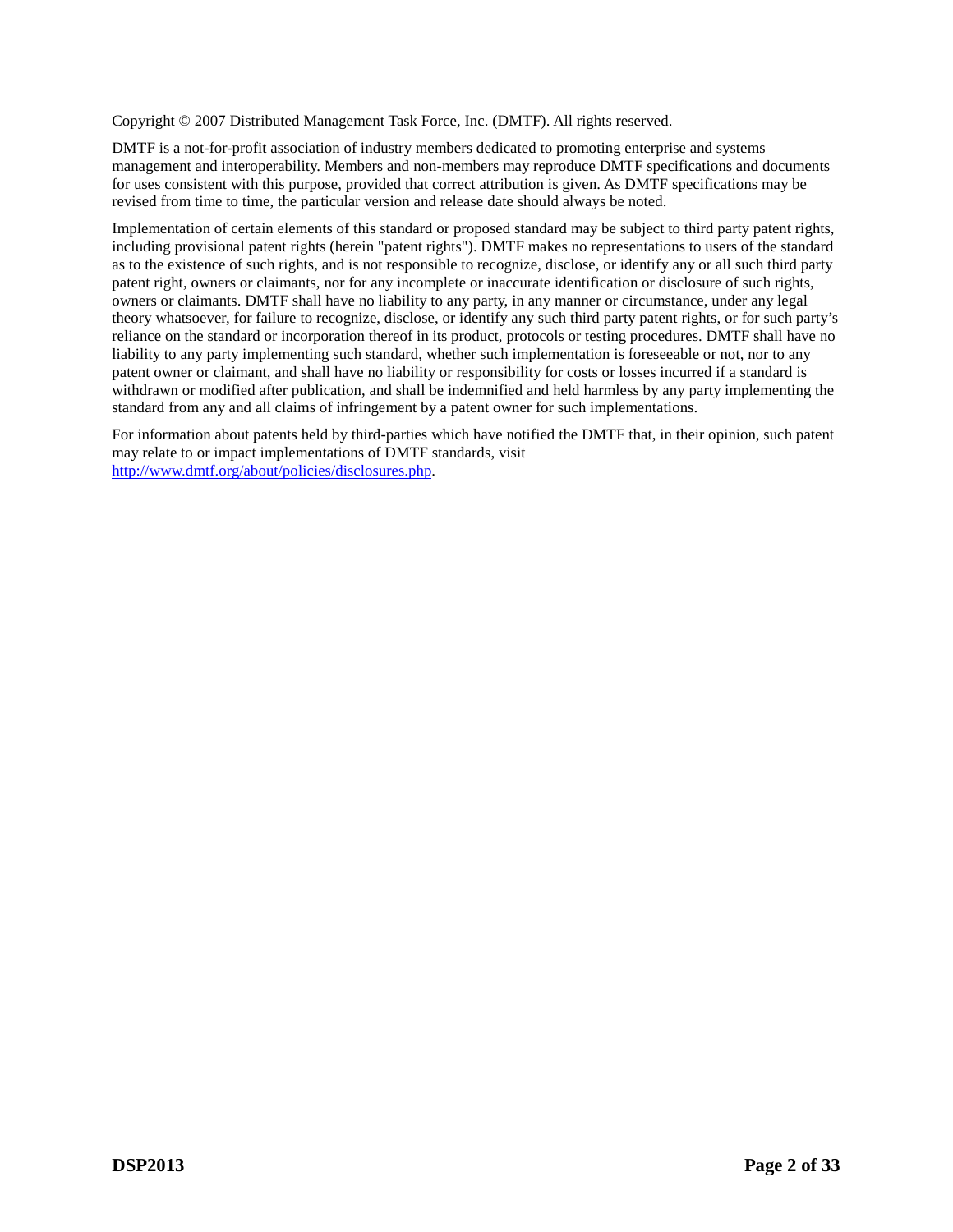**CIM System Virtualization Model White Paper CIM Version 2.16 Version 1.0.0 Publication Date: 11/11/2007 6:31 AM DSP2013 Status: Informational**

#### <span id="page-2-0"></span>**Abstract**

The DMTF Common Information Model (CIM) is a conceptual information model for describing computing and business entities in Internet, enterprise, and service-provider environments. CIM uses object-oriented techniques to provide a consistent definition of and structure for data. The CIM Schema establishes a common conceptual framework that describes the managed environment.

This white paper describes the CIM model for system virtualization, including the schema additions for the general resource allocation pattern and the modeling of virtual and host computer systems. The target audience of this white paper is anyone who wants to understand the modeling of system virtualization using CIM. Some familiarity with virtualization and the general concepts of the CIM model is assumed.

#### **Acknowledgments**

The author acknowledges the contributions from the members of the DMTF System Virtualization, Partitioning, and Clustering Work Group.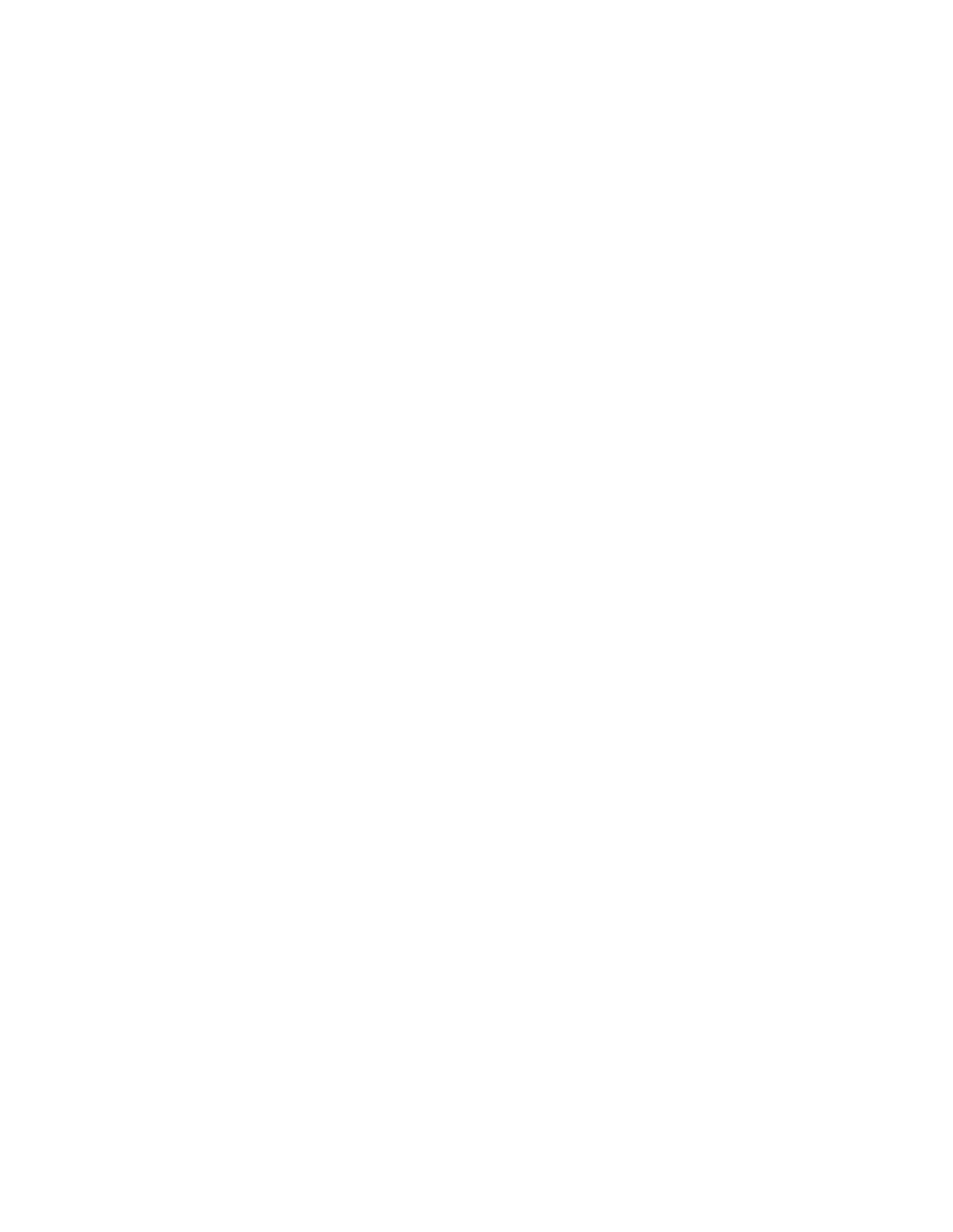# **Table of Contents**

| 1              |  |  |  |
|----------------|--|--|--|
| 1.1            |  |  |  |
|                |  |  |  |
|                |  |  |  |
| 1.2            |  |  |  |
| 2              |  |  |  |
| 2.1            |  |  |  |
| 2.2            |  |  |  |
| 2.3            |  |  |  |
| 2.4            |  |  |  |
| 2.5            |  |  |  |
| 3              |  |  |  |
| 3.1            |  |  |  |
| 3.2            |  |  |  |
|                |  |  |  |
|                |  |  |  |
|                |  |  |  |
|                |  |  |  |
| $\overline{4}$ |  |  |  |
| 4.1            |  |  |  |
| 5              |  |  |  |
| 5.1            |  |  |  |
|                |  |  |  |
|                |  |  |  |
|                |  |  |  |
|                |  |  |  |
|                |  |  |  |
|                |  |  |  |
|                |  |  |  |
|                |  |  |  |
| 5.2            |  |  |  |
|                |  |  |  |
|                |  |  |  |
|                |  |  |  |
|                |  |  |  |
|                |  |  |  |
|                |  |  |  |
|                |  |  |  |
|                |  |  |  |
|                |  |  |  |
|                |  |  |  |

# **List of Figures**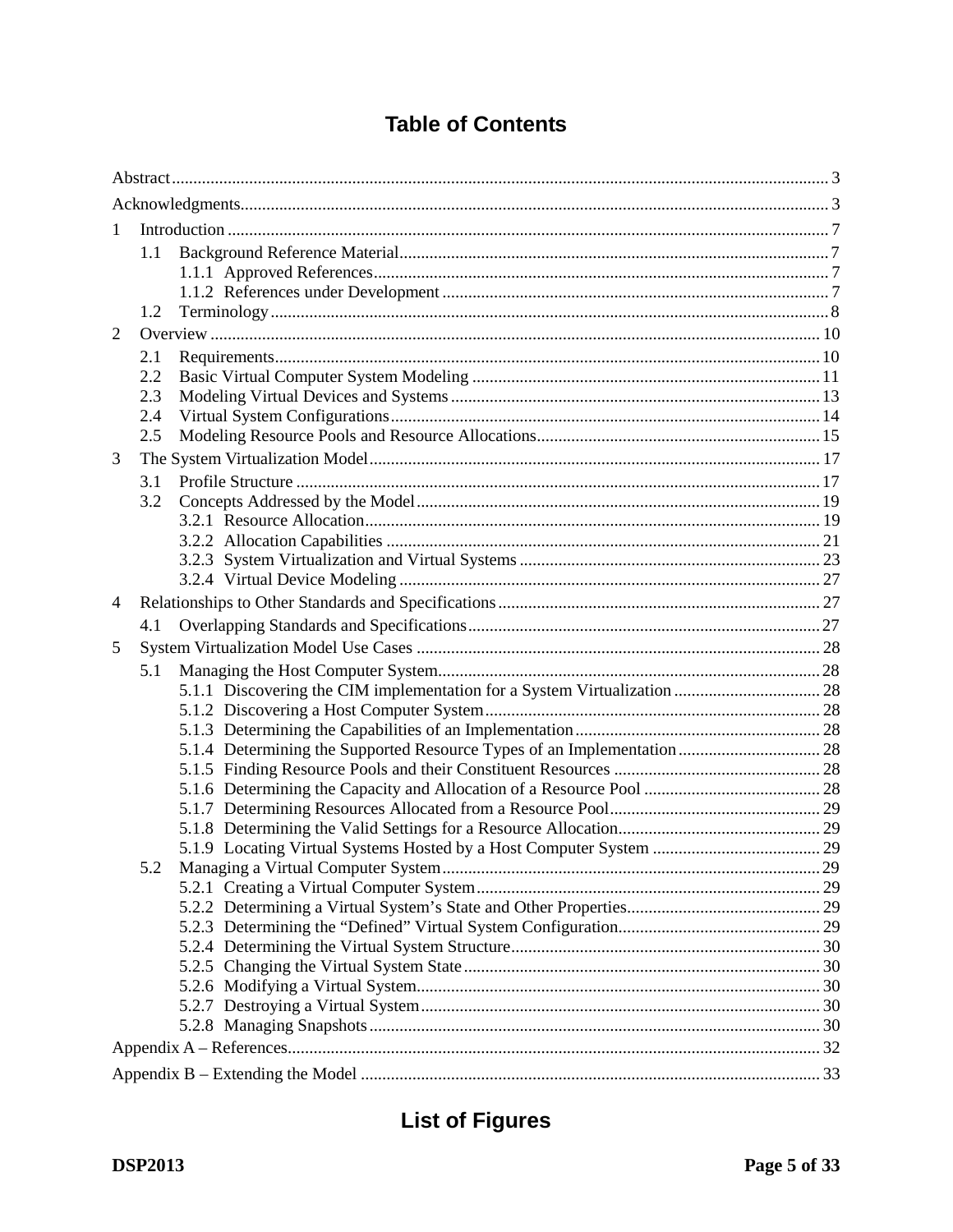| Figure 1  |                                                                               |  |
|-----------|-------------------------------------------------------------------------------|--|
| Figure 2  |                                                                               |  |
| Figure 3  |                                                                               |  |
| Figure 4  |                                                                               |  |
| Figure 5  |                                                                               |  |
| Figure 6  |                                                                               |  |
| Figure 7  |                                                                               |  |
| Figure 8  |                                                                               |  |
| Figure 9  |                                                                               |  |
| Figure 10 |                                                                               |  |
| Figure 11 |                                                                               |  |
| Figure 12 | Allocation Capabilities Applied to Host Computer System and Resource Pool  22 |  |
| Figure 13 |                                                                               |  |
| Figure 14 |                                                                               |  |
| Figure 15 |                                                                               |  |
| Figure 16 |                                                                               |  |
| Figure 17 |                                                                               |  |
| Figure 18 |                                                                               |  |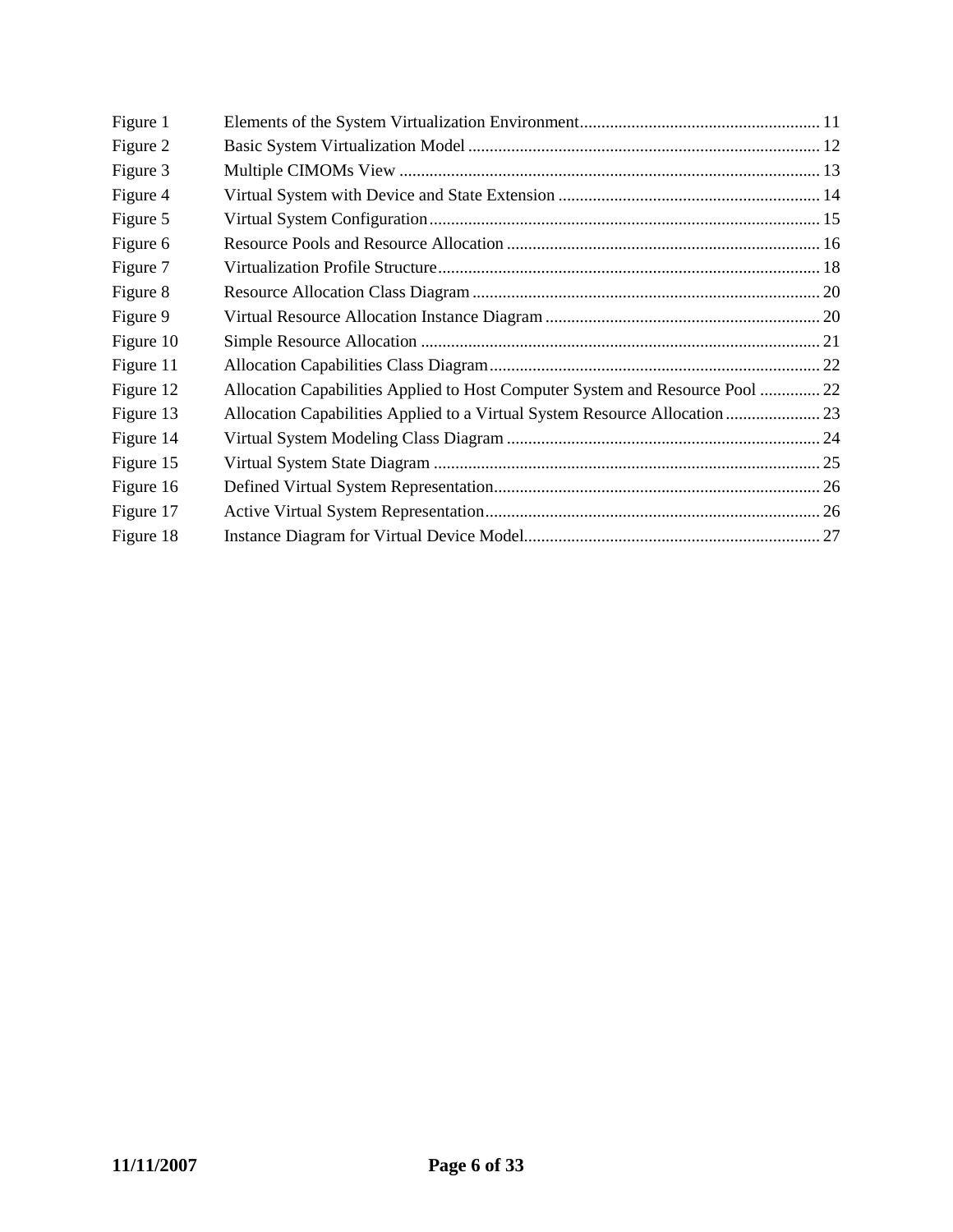# <span id="page-6-0"></span>**1 Introduction**

This white paper describes the CIM model for system virtualization, including the schema additions for the general resource allocation pattern and the modeling of virtual and host computer systems. The model elements described in this paper enable management of system virtualization environments including management of virtual computer systems and their associated virtual resources and host computer system virtualization including resource pools and allocation from those pools.

# **1.1 Background Reference Material**

This section lists approved references and references that are currently under development.

### **1.1.1 Approved References**

DMTF [DSP0004](http://www.dmtf.org/standards/published_documents/DSP0004V2.3_final.pdf), *CIM Infrastructure Specification 2.3.0* DMTF [DSP0200](http://www.dmtf.org/standards/published_documents/DSP200.pdf), *CIM Operations over HTTP 1.2.0* DMTF [DSP0201](http://www.dmtf.org/standards/wbem/DSP201.html#SecCLASS), *Specification for the Representation of CIM in XML 2.2.0* DMTF [DSP1000](http://www.dmtf.org/standards/published_documents/DSP1000.pdf), *Management Profile Specification Template 1.0* DMTF [DSP1001](http://www.dmtf.org/standards/published_documents/DSP1001.pdf), *Management Profile Specification Usage Guide 1.0* DMTF [DSP1012](http://www.dmtf.org/apps/org/workgroup/svrmgmt/download.php/21576/DMTF-Boot_Control_Profile-1.0.0c.doc), *Boot Control Profile 1.0* DMTF [DSP1022](http://www.dmtf.org/standards/published_documents/DSP1022.pdf), *CPU Profile 1.0*  DMTF [DSP1026](http://www.dmtf.org/standards/published_documents/DSP1026.pdf), *System Memory Profile, 1.0* DMTF [DSP1027](http://www.dmtf.org/standards/published_documents/DSP1027.pdf), *Power State Management Profile 1.0* DMTF [DSP1033](http://www.dmtf.org/standards/published_documents/DSP1033.pdf), *Profile Registration Profile 1.0* DMTF [DSP1041](http://www.dmtf.org/standards/published_documents/DSP1041.pdf), *Resource Allocation Profile 1.0*  DMTF [DSP1042](http://www.dmtf.org/standards/published_documents/DSP1042.pdf), *System Virtualization Profile 1.0* DMTF [DSP1043](http://www.dmtf.org/standards/published_documents/DSP1043.pdf), *Allocation Capabilities Profile 1.0* DMTF [DSP1052](http://www.dmtf.org/standards/published_documents/DSP1052.pdf), *Computer System Profile 1.0* DMTF [DSP1057](http://www.dmtf.org/apps/org/workgroup/redundancy/download.php/22157/DMTF-Virtual_System_Profile_0_7_5_a.pdf), *Virtual System Profile 1.0*  DMTF [DSP1059](http://www.dmtf.org/apps/org/workgroup/redundancy/download.php/21449/Generic_Device_Resource_Virtualization_Profile-0.5.doc), *Generic Device Resource Virtualization Profile 1.0*  SNIA, *[Storage Management Initiative Specification \(SMI-S\)](http://www.snia.org/tech_activities/standards/curr_standards/smi/)*

#### **1.1.2 References under Development**

DMTF [DSP1044](http://www.dmtf.org/apps/org/workgroup/redundancy/download.php/15977/CpuResourceVirtualizationProfile-v01.doc), *Processor Device Resource Virtualization Profile 0.7* DMTF [DSP1045](http://www.dmtf.org/apps/org/workgroup/redundancy/download.php/18939/DMTF_Memory_Resource_Virtualization_Profile_Diagrams.vsd), *Memory Resource Virtualization Profile 0.7* DMTF [DSP1047](http://www.dmtf.org/apps/org/workgroup/redundancy/download.php/21201/DMTF-Block_Based_Storage_Resource_Virtualization_Profile-0_2_0.doc), *Block Based Storage Resource Virtualization Profile 0.2* DMTF [DSP1048](http://www.dmtf.org/apps/org/workgroup/redundancy/download.php/18938/DMTF-Memory_Resource_Virtualization%20Profile_v0.7.doc), *File Based Storage Resource Virtualization Profile* DMTF [DSP1049](http://www.dmtf.org/apps/org/workgroup/redundancy/download.php/21202/DMTF-Storage_Adapter_Resource_Virtualization_Profile-0_2_0.doc), *Storage Adapter Resource Virtualization Profile 0.7*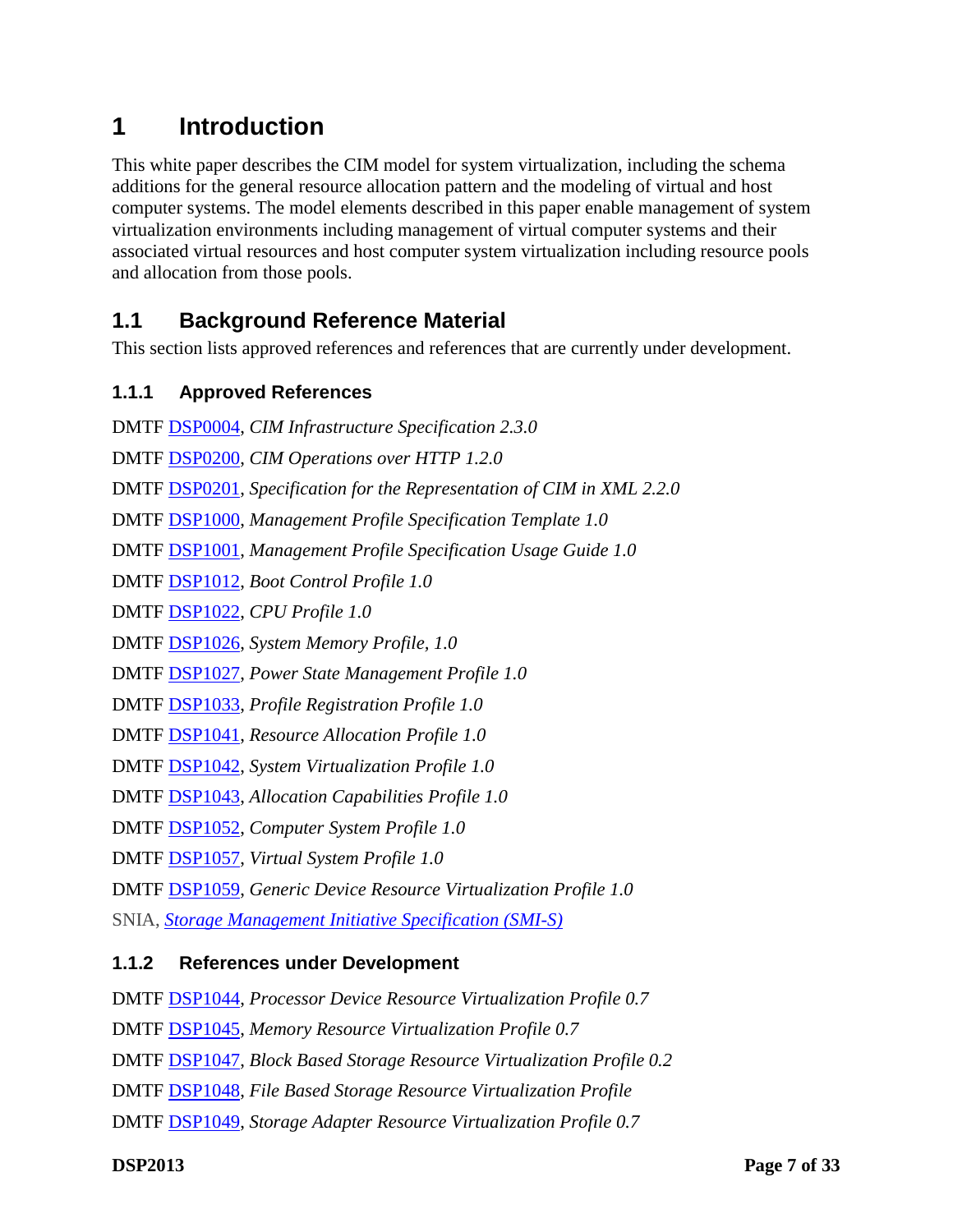<span id="page-7-0"></span>

| 1.2 | <b>Terminology</b> |
|-----|--------------------|
|     |                    |

| <b>Term</b>                              | <b>Definition</b>                                                                                                                                                                                                                                                                  |
|------------------------------------------|------------------------------------------------------------------------------------------------------------------------------------------------------------------------------------------------------------------------------------------------------------------------------------|
| allocated resource                       | The partitioned or virtual resource that has been<br>allocated to a consumer based on the associated<br>resource allocation                                                                                                                                                        |
| child pool                               | A pool whose resources are backed by other resource<br>pools. A child pool is a consumer of resources from its<br>parent resource pools. All child pools contain no host<br>resources; instead, they draw their resources from<br>their parent pools through resource allocations. |
| consumer                                 | The entity that receives allocated resources, for<br>example, a virtual system or a child resource pool                                                                                                                                                                            |
| current resource allocation setting data | The resource allocation setting data associated with<br>the current allocation state of an allocated resource.<br>These settings may differ from the defined resource<br>allocation setting data if the host system supports the<br>dynamic modification of a resource allocation. |
| dedicated virtual resource               | A virtual resource that has been given exclusive use<br>of a host resources. The host resources is not shared<br>with any other consumer.                                                                                                                                          |
| defined resource allocation setting data | The data associated with an allocated resource that<br>describes the allocation settings to be used when that<br>allocated resource is exposed to a virtual system<br>during its instantiation or re-instantiation.                                                                |
| device resource allocation               | The resource allocation to a consumer where there is<br>a logical device representing the resource allocated.                                                                                                                                                                      |
| host resource                            | A device or computing resource contained by the host<br>system that may be allocated with either exclusive or<br>shared access through the host system to provide<br>resources to a resource pool or consumer                                                                      |
| host system                              | A system that contains resources that may be<br>allocated or virtualized                                                                                                                                                                                                           |
| pass-through resource allocation         | A resource allocation to a consumer in which the<br>virtual resource is logically identical to the allocated<br>host resource                                                                                                                                                      |
| resource allocation                      | The definition of the resource allocated to a<br>consumer. It may be used to instantiate virtual<br>resources.                                                                                                                                                                     |
| resource allocation setting data (RASD)  | Settings that define the resource allocation. These<br>settings are used by the host system to manage the<br>allocated resource and its relationship to the host<br>resources and/or the resource pool from which it was<br>allocated.                                             |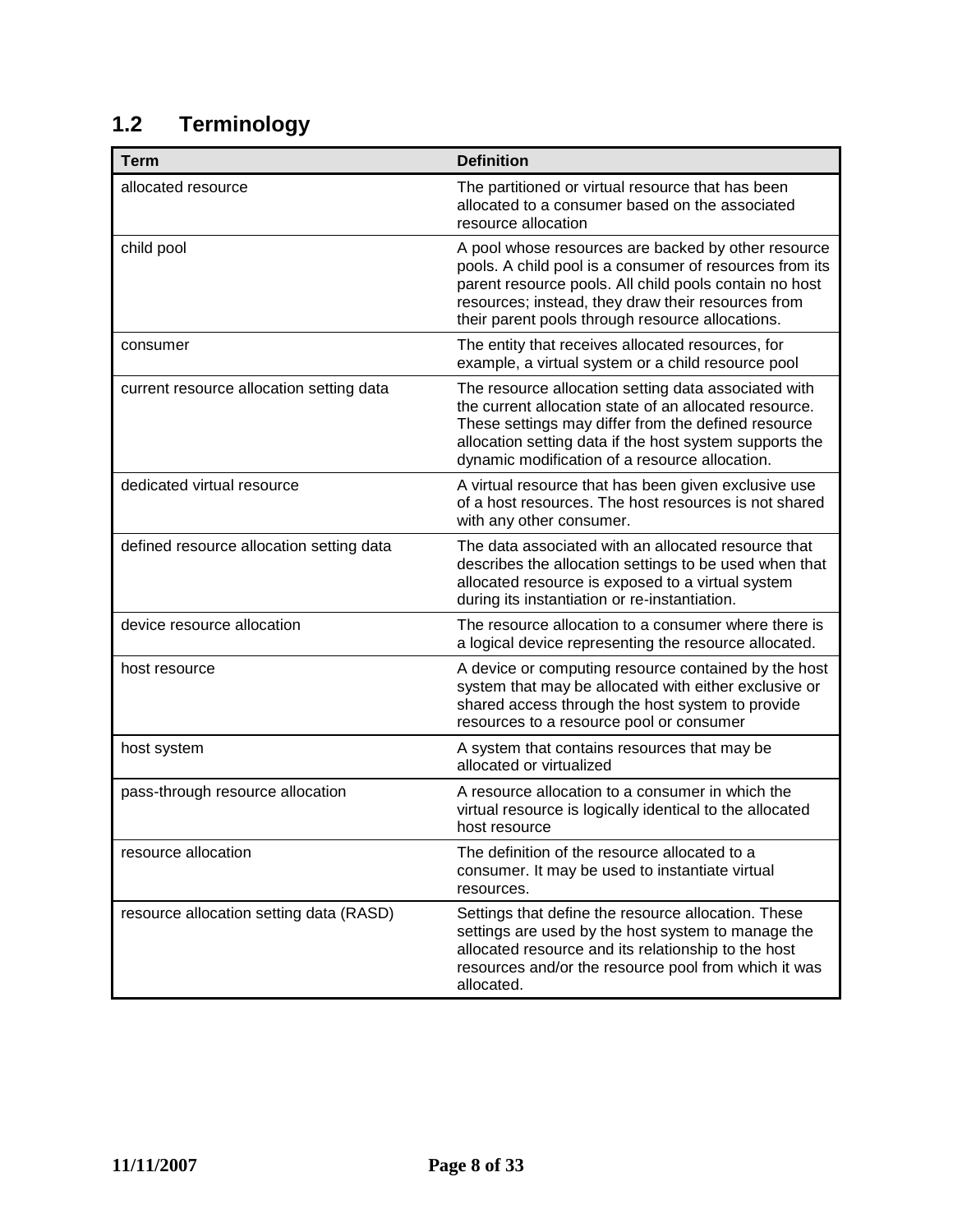| defined RASD                       | The RASD data representing the resource allocation<br>request related to a currently not allocated resource. It<br>decribes the allocation settings to be used when that<br>resource is allocated to a virtual system during its<br>(re)instantiation. |
|------------------------------------|--------------------------------------------------------------------------------------------------------------------------------------------------------------------------------------------------------------------------------------------------------|
| current RASD                       | The RASD representing the resource allocation of a<br>currently allocated resource. These settings may differ<br>from the defined RASD if the host system supports<br>the dynamic modification of a resource allocation.                               |
| resource pool                      | An abstract entity used by the host system for the<br>purpose of allocating and exposing allocated<br>resources to consumers                                                                                                                           |
| resource type                      | A generic type that categorizes classes of resources<br>(for example, Processor, Memory, Network Adapter,<br>and so on)                                                                                                                                |
| shared virtual resource            | An allocated resource that has been given the use of<br>host resources that may also be shared with other<br>consumers                                                                                                                                 |
| simple resource allocation         | The resource allocation to a consumer in which there<br>is no logical device representing the resource<br>allocated                                                                                                                                    |
| virtual computer system            | A virtual system as applied to a computer system.<br>Other common industry terms for such a system<br>include: Virtual Machine, Hosted Computer, Child<br>Partition, Logical Partition, Domain, Guest, and<br>Container.                               |
| virtual resource                   | The instantiation of the allocated resource that is<br>exposed to a consumer through a logical device                                                                                                                                                  |
| virtual system                     | A system that is composed of allocated resources that<br>may be partitioned or virtualized resources                                                                                                                                                   |
| virtual system setting data (VSSD) | Settings that define virtual system configuration data.                                                                                                                                                                                                |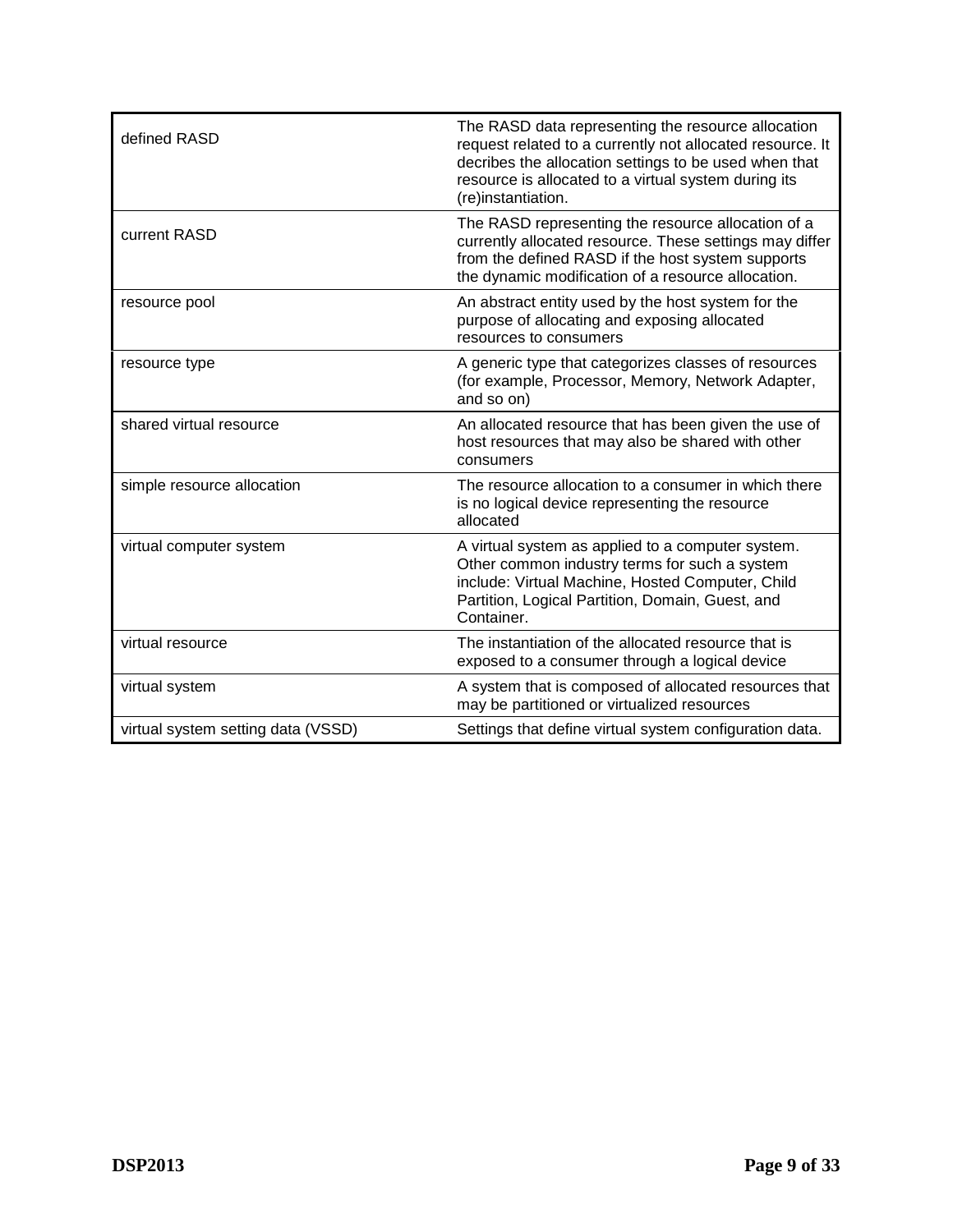# <span id="page-9-0"></span>**2 Overview**

The CIM system virtualization model, including CIM schema additions and a set of supporting profile documents, enables the management of system virtualization. Virtualization is a substitution process producing virtual resources which change aspects of the way consumers interact with the resources. These virtual resources are usually based on underlying physical resources, but they may have different properties or qualities. For example, virtual resources may have different capacities or sizes than the underlying resources or may have different qualities of service, such as improved performance or reliability. In system virtualization a host computer system provides the underlying resources that compose virtual computer systems and their constituent virtual devices.

# **2.1 Requirements**

The following general requirements were considered during the design of the system virtualization model:

- Enable clients that are unaware of virtualization to manage virtual systems. That is, after a virtual computer system is created, most management operations (such as list, install, configure, show devices) should be available similarly on virtual or physical systems.
- The model should be flexible and general enough to support all types of platform virtualization including hypervisor-based virtualization, logical and physical partitioning, and operating system containers. The general patterns developed to model resource virtualization should be applicable as new types of virtualization become available.
- Because the capabilities of system virtualization implementations vary widely, the model should support the runtime inspection of a system's capabilities so that a client does not need *a priori* knowledge about an implementation's capabilities for the system to be managed effectively. This includes the ability to determine supported resource types, resources, and lifecycle capabilities.
- Management operations should be modeled such that reasonable defaults are made available wherever possible.
- The model should be extensible, with clear mechanisms for adding implementationspecific capabilities and for allowing a client to discover these capabilities.
- The model should leverage existing work that the DMTF (Server Management Work Group and Desktop & Mobile Work Group) has done for computer systems and their associated devices, and that SNIA has done for storage related modeling (see the *SMI-S*).

The following requirements relate to modeling of virtual and host computer systems and their associated resources:

The model should support the capability to discover and enumerate virtual computer systems, host computer systems, and the relationships between them.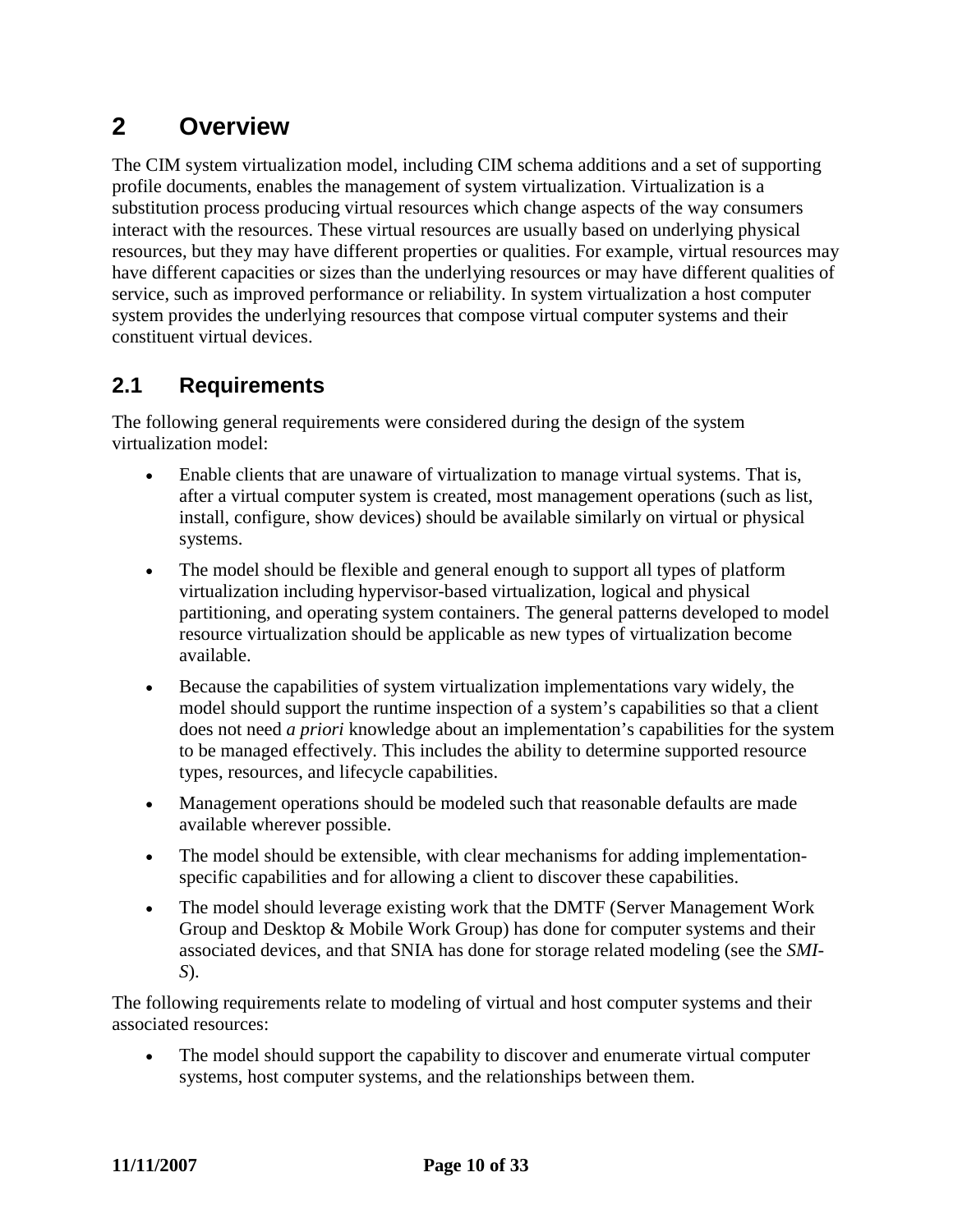- <span id="page-10-0"></span>• The model should support the capability to create virtual computer systems by specifying resources (such as CPU, memory, network, and disk) and attributes (shared, virtualized, based on specific resource, and so on) for those resources. Deletion and modification of virtual computer systems should be supported.
- The model should support creation, deletion, modification and inventory of virtual resources.
- The model should support the ability, where feasible, to determine the mapping of virtual resources to the underlying host resource through as many layers of virtualization as required. For example, a customer that is notified that a particular physical disk is receiving intermittent errors should be able to determine which virtual machines would be affected if the disk failed. This may require combining information from multiple modeling domains.

# **2.2 Basic Virtual Computer System Modeling**

The basic elements of a system virtualization environment are shown in [Figure 1.](#page-10-1) The resources that make up the virtualization environment typically are supplied by one or more host computer systems. A virtualization layer (usually firmware or software, but possibly hardware) manages the lifecycle of a virtual computer system, which is composed of resources allocated or assigned from the host computer system. A virtual computer system may be active and running an operating system and applications with a full complement of virtual devices defined and allocated, or it may be inactive with no software running and a subset of the virtual devices actually allocated.



**Figure 1 Elements of the System Virtualization Environment** 

<span id="page-10-1"></span>The system virtualization model enables the client to manage the virtualization layer and the full lifecycle of the hosted virtual computer systems.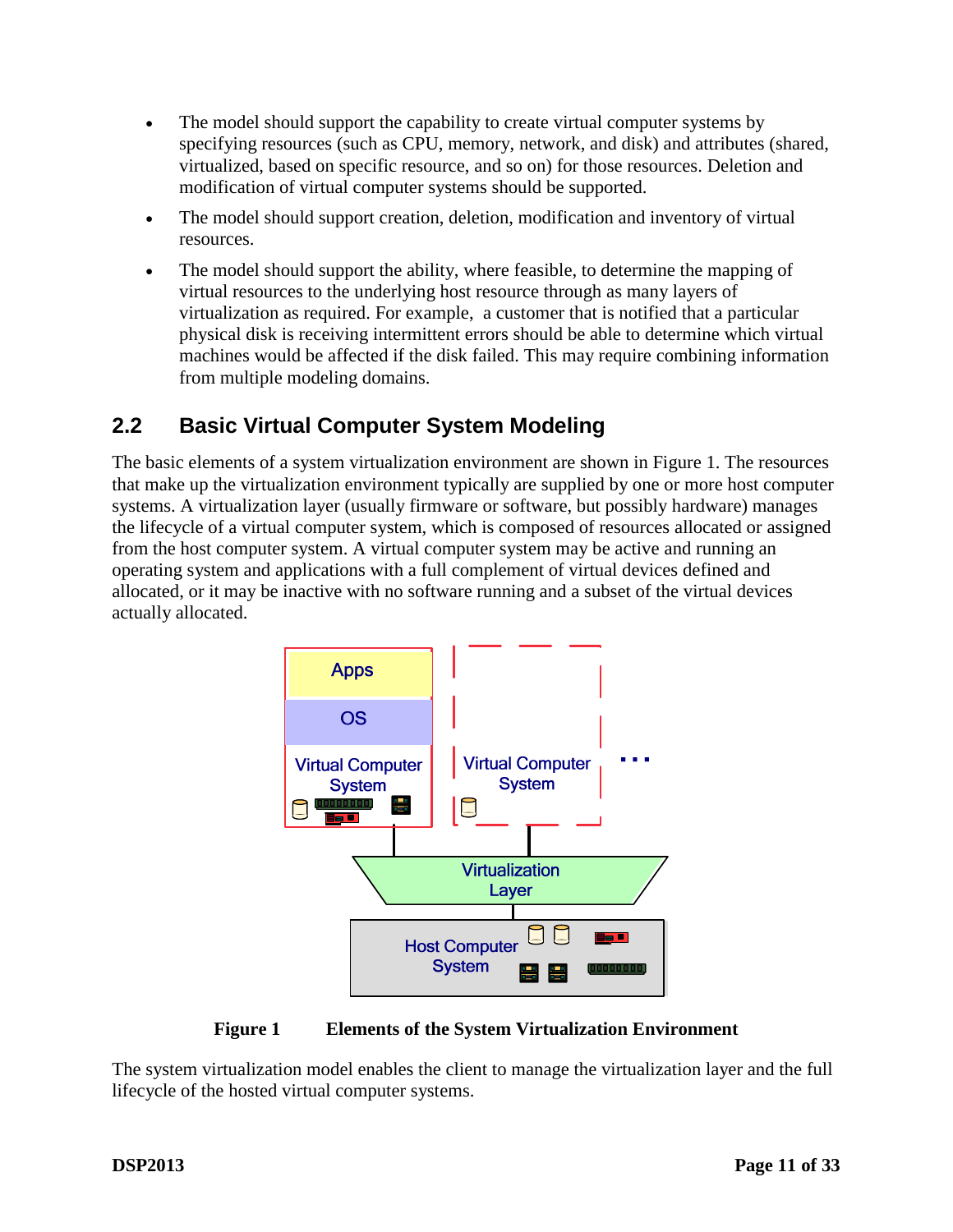<span id="page-11-0"></span>The basic elements of the system virtualization model are shown in [Figure 2](#page-11-1). Both host and virtual computer systems (also known in the industry as a virtual machine) are represented similarly by instances of the CIM\_ComputerSystem class. Computer system devices are modeled through instances of subclasses of the CIM\_LogicalDevice class. The relationship between system and devices is modeled through the CIM\_SystemDevice association. The relationship of virtual computer systems to their host system is modeled through the CIM\_HostedDependency association.



**Figure 2 Basic System Virtualization Model** 

<span id="page-11-1"></span>Additional instrumentation about the environment may be available outside the scope of the system virtualization model. The host computer system may provide management capabilities through the implementation of additional physical device and computer system profiles as defined in the Server Management Work Group (SMWG) or the Desktop & Mobile Work Group (DMWG). Additionally, the operating system or applications running in a virtual computer system may also implement aspects of CIM models. The information presented through this means (often described as "in band" or "through OS") reflects the basic view of the resources for a single virtual system. Identifying correlating properties so that management clients can combine various instrumentation sources into a single unified view is an important requirement of the system virtualization and related modeling work. [Figure 3](#page-12-1) shows how the OS, virtualization and hardware models might be presented for this environment.

Control of the basic lifecycle operations (activate, deactivate, suspend) of the virtual system is available consistently for computer systems through the RequestStateChange method. For more details of the management of the virtual computer system lifecycle, see [3.2.3.1.](#page-24-1)

Subsequent sections describe the modeling details for resource virtualization, resource allocation, and virtual system configuration representation.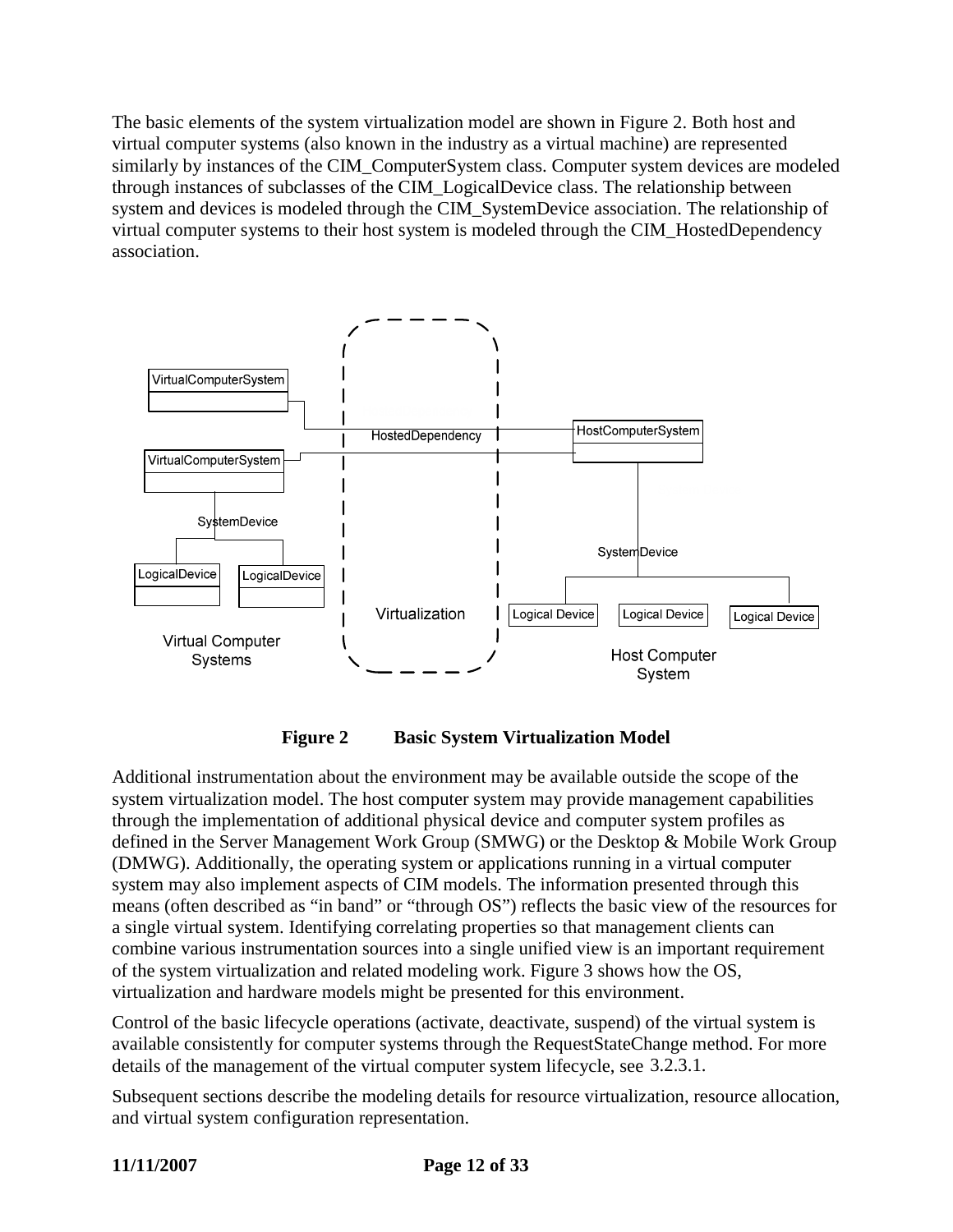<span id="page-12-0"></span>

**Figure 3 Multiple CIMOMs View** 

## <span id="page-12-1"></span>**2.3 Modeling Virtual Devices and Systems**

[Figure 2](#page-11-1) shows that a virtual computer system can be modeled as an instance of the CIM\_ComputerSystem class with its devices modeled as instances of subclasses of CIM\_LogicalDevice (CIM\_Memory, CIM\_ Processor, and so on). This model enables a management client to manage a virtual system without understanding the details of virtualization. To fully manage a virtual system environment the management client must have available additional information about the virtual computer system and related virtual devices. This additional virtualization-specific information is made available through an instance of a subclass of the CIM\_SettingData class associated with the base device instance as a "state" extension or aspect. This basic pattern is shown in [Figure 4](#page-13-1). Instances of the CIM\_LogicalDevice class representing virtual system logical devices are associated through the CIM\_SettingsDefinesState association to related instances of

CIM\_ResourceAllocationSettingData class (RASD), which provides additional virtualization related details about the device. For example, information about the backing host device, the quantity of host resource allocated, and so on would be presented in the associated RASD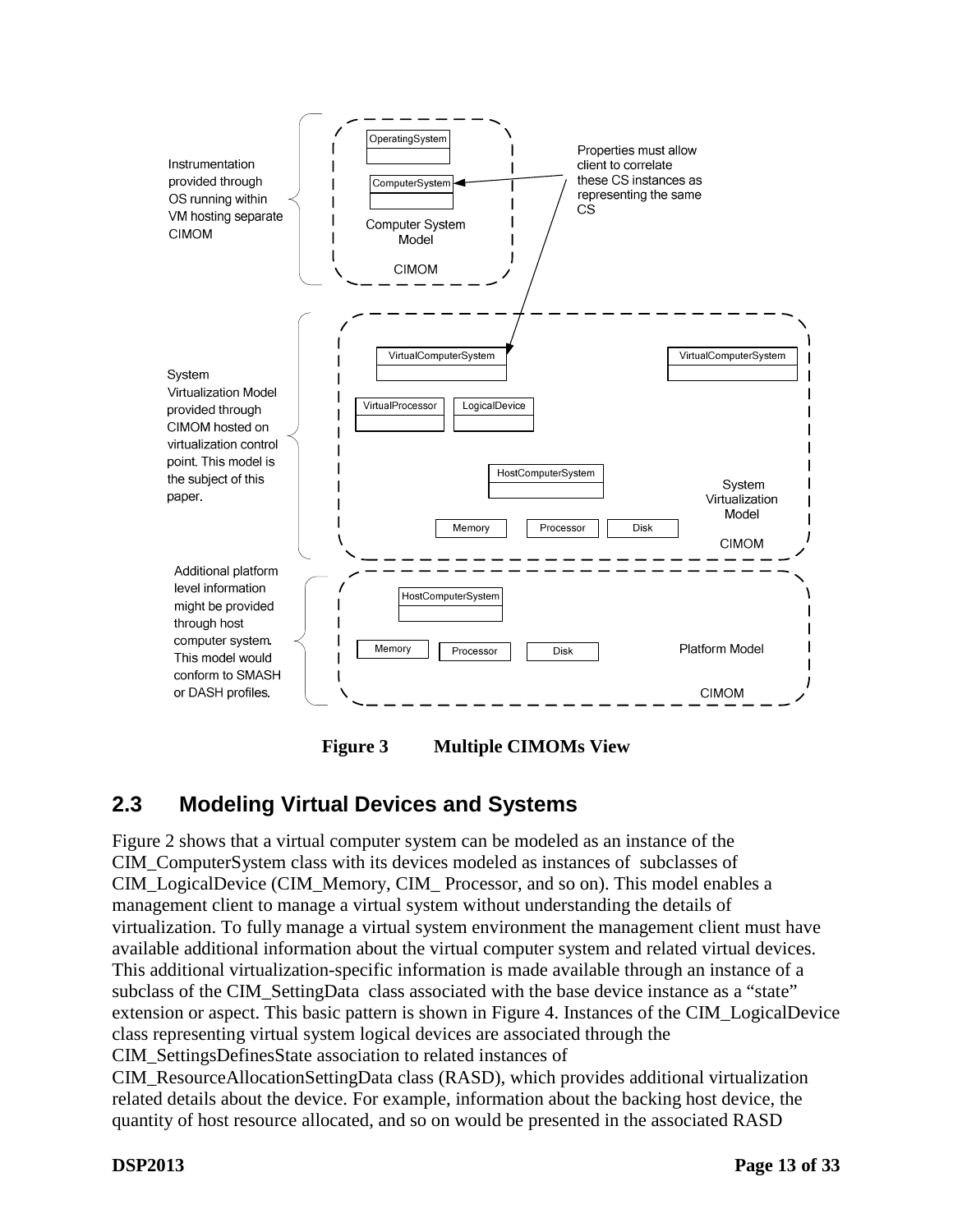<span id="page-13-0"></span>instance. Likewise, the CIM\_ComputerSystem instance that represents the virtual computer system has an associated instance of the CIM\_VirtualSystemSettingData class that provides additional information about the virtual computer system.



**Virtual System Representation** 

**Virtual System State Extension** 

**Figure 4 Virtual System with Device and State Extension** 

# <span id="page-13-1"></span>**2.4 Virtual System Configurations**

There are several contexts for which it is important to model a virtual system configuration, even if the virtual system is not currently active. [Figure 5](#page-14-1) illustrates the concept of a virtual system configuration that consists of setting data that represents the virtual system and an associated setting data instance for each of the configured resources. An instance of CIM\_VirtualSystemSettingData represents the virtual computer system configuration information and instances of CIM\_ResourceAllocationSettingData instances represent configuration information for each of the virtual devices.

A virtual system configuration is used to represent a saved virtual system configuration (for example, the configuration information that might be represented in a configuration file for an inactive virtual system).

Many system virtualization implementations support the functionality of snapshots. Snapshots capture the state of a virtual system, allowing the user to revert back to a snapshot that restores the complete state of the system to the state when the snapshot was captured. Each instance of a snapshot is modeled with a virtual system configuration that represents the state when the snapshot was taken.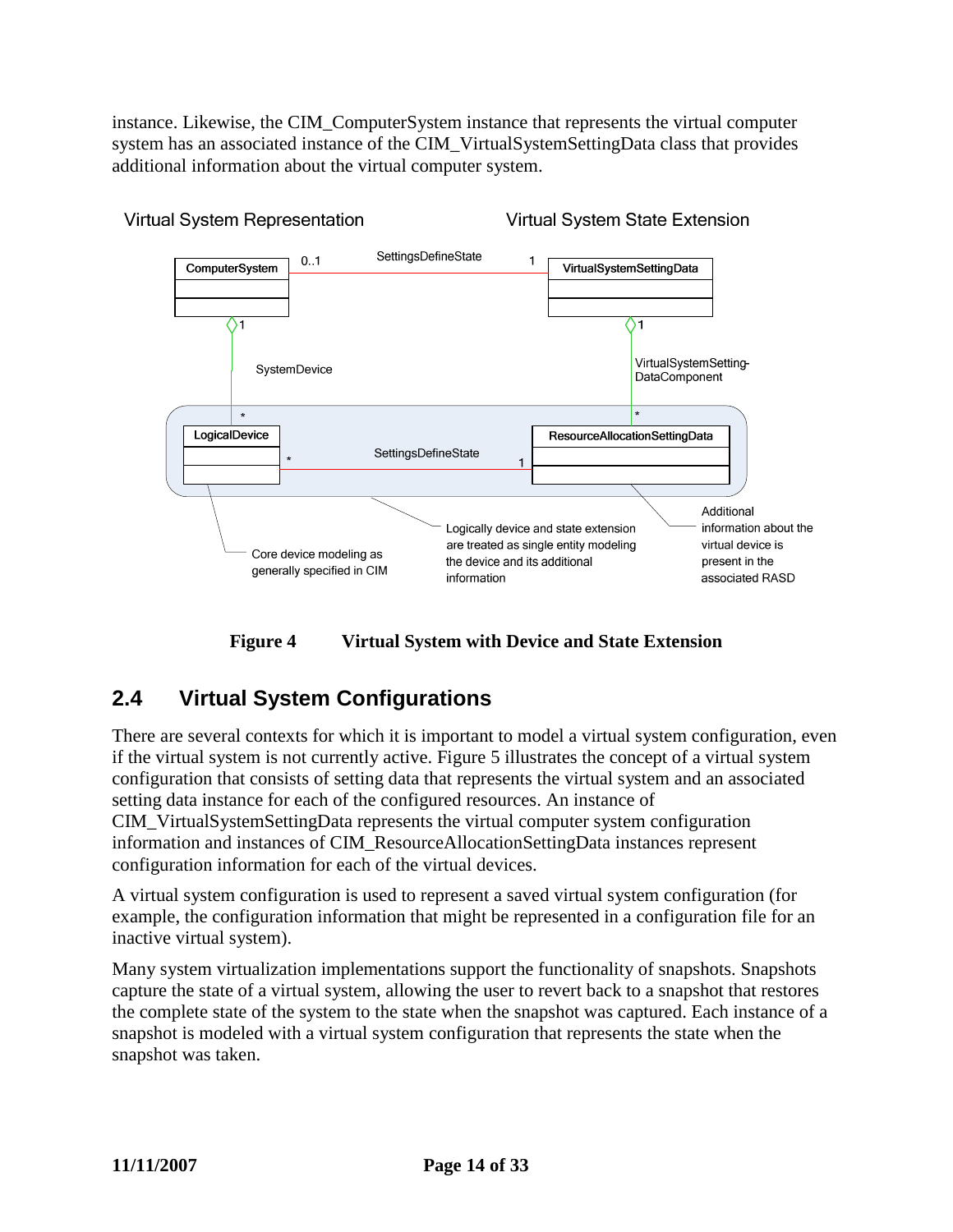## **Virtual System Configuration**

<span id="page-14-0"></span>

**Figure 5 Virtual System Configuration** 

# <span id="page-14-1"></span>**2.5 Modeling Resource Pools and Resource Allocations**

Resource pools and resource allocations are the key elements for virtualization modeling. These elements are shown working together in [Figure 6](#page-15-1).

A resource pool is a logical entity (with associated controls) provided by the host system for the purpose of allocation and assignment of resources. A given resource pool may be used to allocate resources of a specific type. Pools may have associated host resources, but pools are not required to have component host resources. Resources allocated from a resource pool for virtual devices are represented by instances of the appropriate subclass of CIM\_LogicalDevice with an associated instance of CIM\_ResourceAllocationSettingData representing the allocation information.

The resource virtualization model provides for representing the relationship between a virtual device and its underlying host device through the CIM\_LogicalIdentity or the CIM\_HostedDependency association as long as that relationship is relatively static (like for example for disk devices). Often these relationships change very dynamically and it does not make sense to return this level of information (for example processor or memory resources).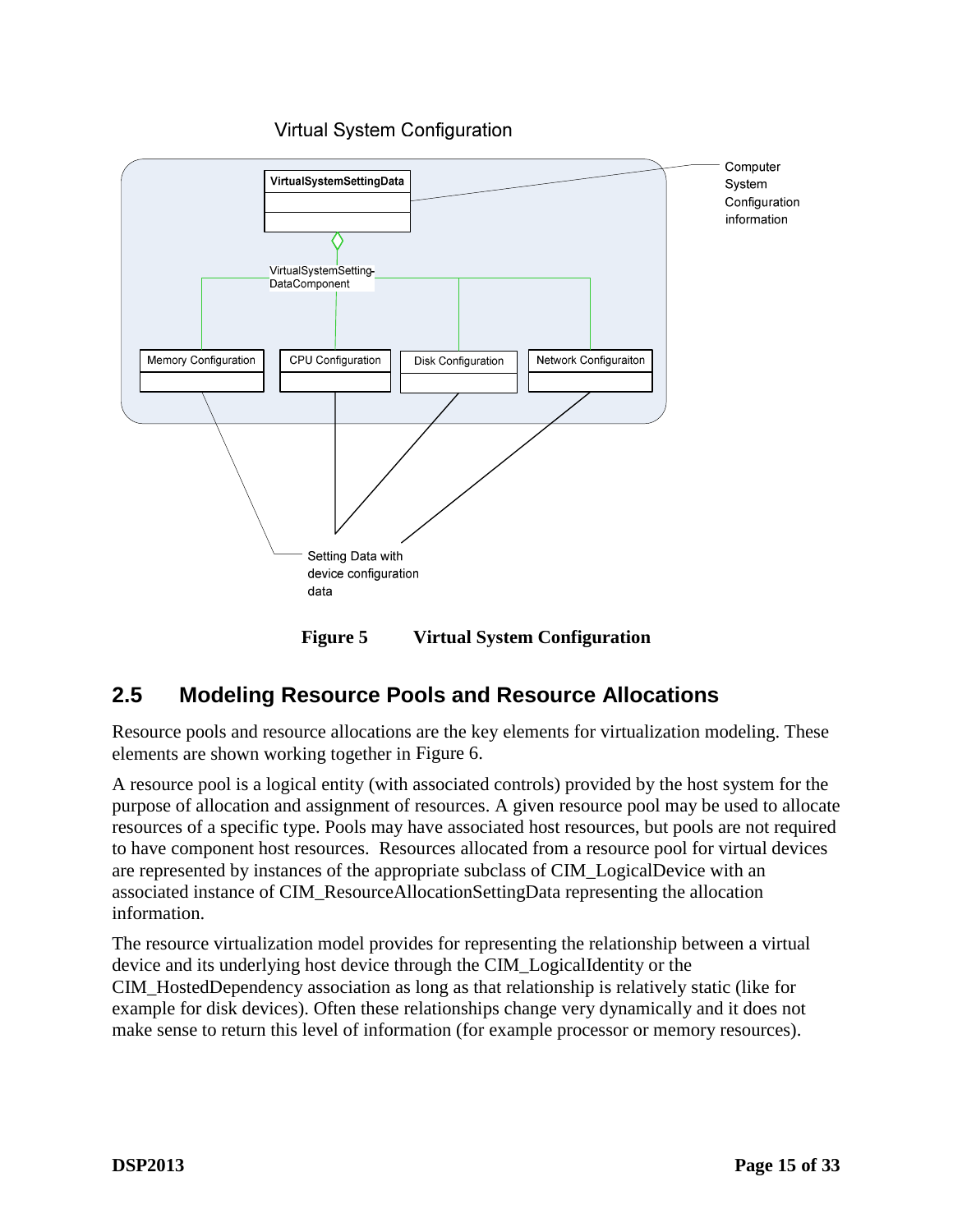<span id="page-15-0"></span>

<span id="page-15-1"></span>**Figure 6 Resource Pools and Resource Allocation**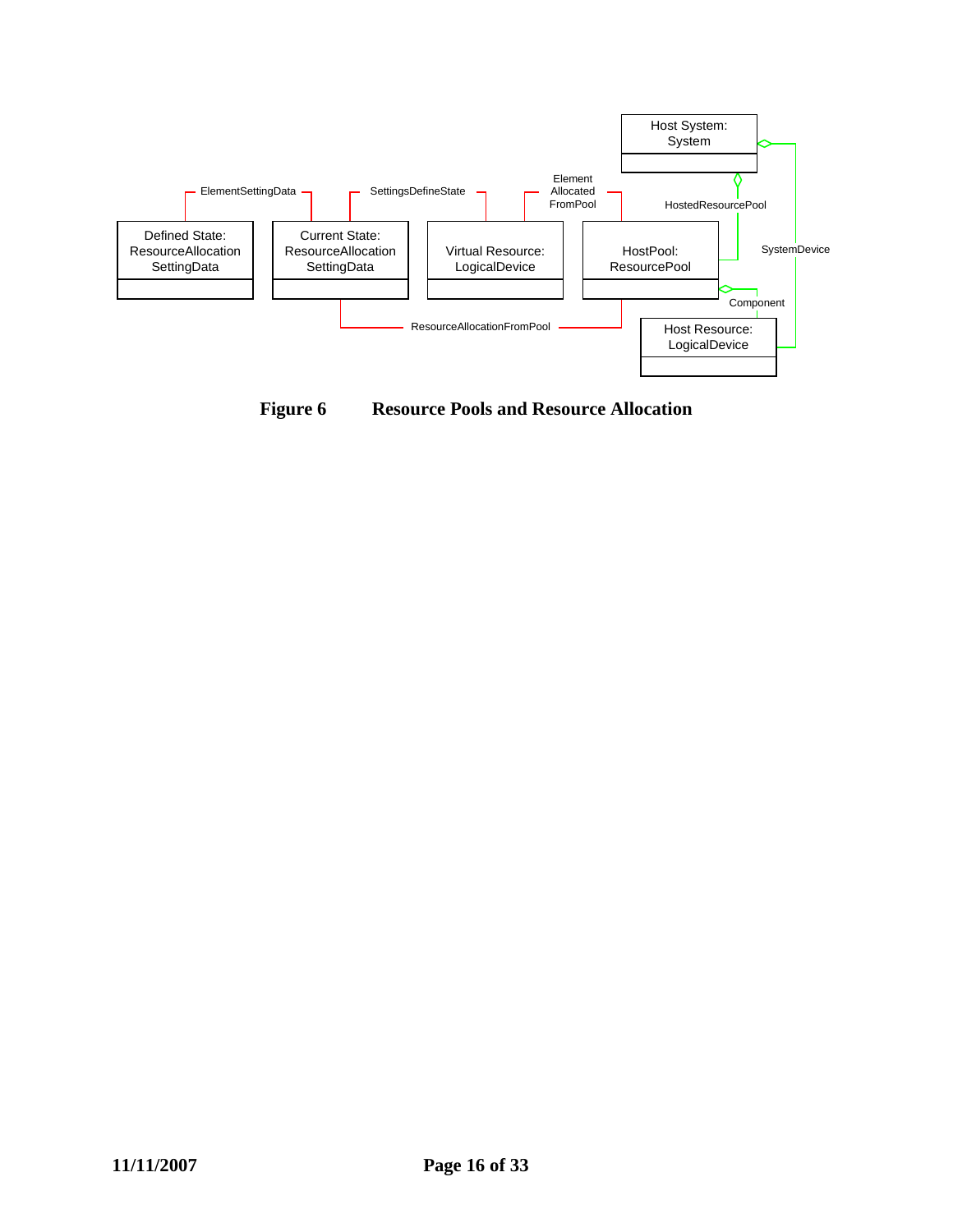# <span id="page-16-0"></span>**3 The System Virtualization Model**

This section provides details about profiles related to virtualization and the concepts behind the system virtualization model.

# **3.1 Profile Structure**

In the DMTF, the CIM schema and associated behavior for a particular management domain is defined through a series of management profile documents. Each profile identifies the classes, properties, methods, and values that should be instantiated and manipulated to represent and manage a given domain. [Figure 7](#page-17-1) shows the structure of the profile documents related to virtualization. Two abstract profiles, *[Resource Allocation Profile](#page-0-0)* and *[Allocation Capabilities](#page-0-0)  [Profile](#page-0-0)*, describe the basic abstract patterns used for management of virtual systems. Two top-level, autonomous profiles specialize the *[Computer System Profile](#page-6-0)*: *[System Virtualization](#page-0-0)  [Profile](#page-0-0)* and *[Virtual System Profile](#page-0-0)*. A series of device-specific profiles describe in more detail the management of virtual devices.

The *[Resource Allocation Profile](#page-0-0)* describes the basic resource allocation pattern for resource pools, allocations, and setting data. It also defines the resource-pool-lifecycle management and relationships.

The *[Allocation Capabilities Profile](#page-0-0)* extends the management capability of referencing profiles by adding the ability to represent the default, supported, and range of property values for resource allocation requests for a given resource, and the mutability of properties in a CIM\_ResourceAllocationSettingData instance.

The *[System Virtualization Profile](#page-0-0)* is an autonomous profile that specifies the object model needed for the representation of host systems and the discovery of hosted virtual computer systems. In addition, it specifies a service for the manipulation of virtual computer systems and their resources, including operations for the creation, deletion, and modification of virtual computer systems and operations for the addition or removal of virtual resources to or from virtual computer systems.

The *[System Virtualization Profile](#page-0-0)* references a set of component profiles that specify resource allocation for specific device types like CPU, memory, storage (block and file backed) and storage adapters, networking and networking adapters, removable devices, keyboard, video and mouse devices. These component profiles are specializations of both the *[Resource Allocation](#page-0-0)  [Profile](#page-0-0)* and the *[Allocation Capabilities Profile](#page-0-0).*

The *[Virtual System Profile](#page-0-0)* is an autonomous DMTF management profile that defines the model needed to provide for the inspection of a virtual system and its components. The *[Virtual System](#page-0-0)  [Profile](#page-0-0)* specializes the *Computer System Profile* that defines the model needed to define a basic computing platform. In addition, the *[Virtual System Profile](#page-0-0)* defines optional basic control operations for activating, deactivating, pausing, or suspending a virtual system.

The Computer System Profile references a set of component profiles that are defined for each of the device types that make up a computer system including CPU, memory, storage (block and file backed) and storage adapters, networking and networking adapters, removable devices, keyboard, video and mouse devices.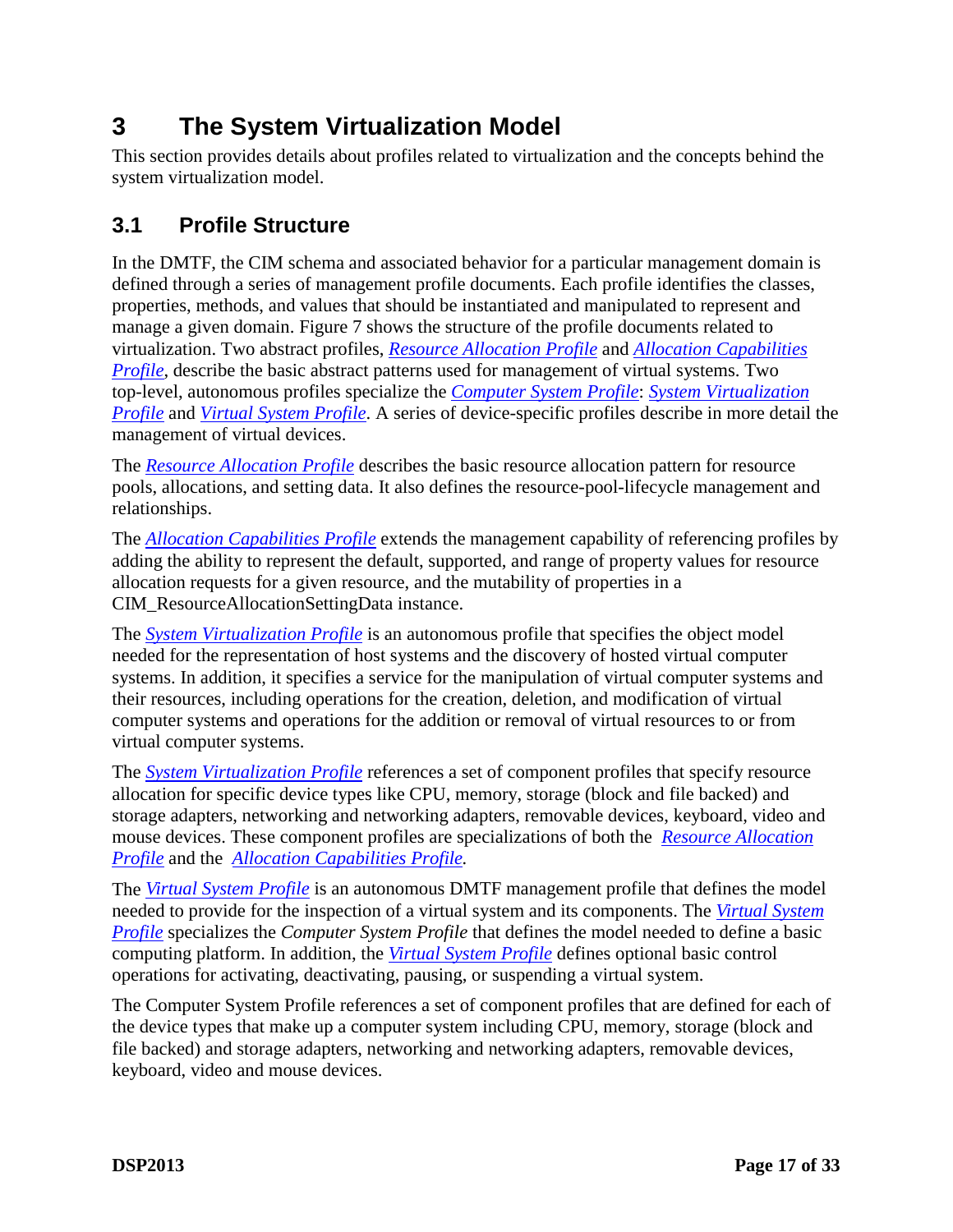<span id="page-17-0"></span>

<span id="page-17-1"></span>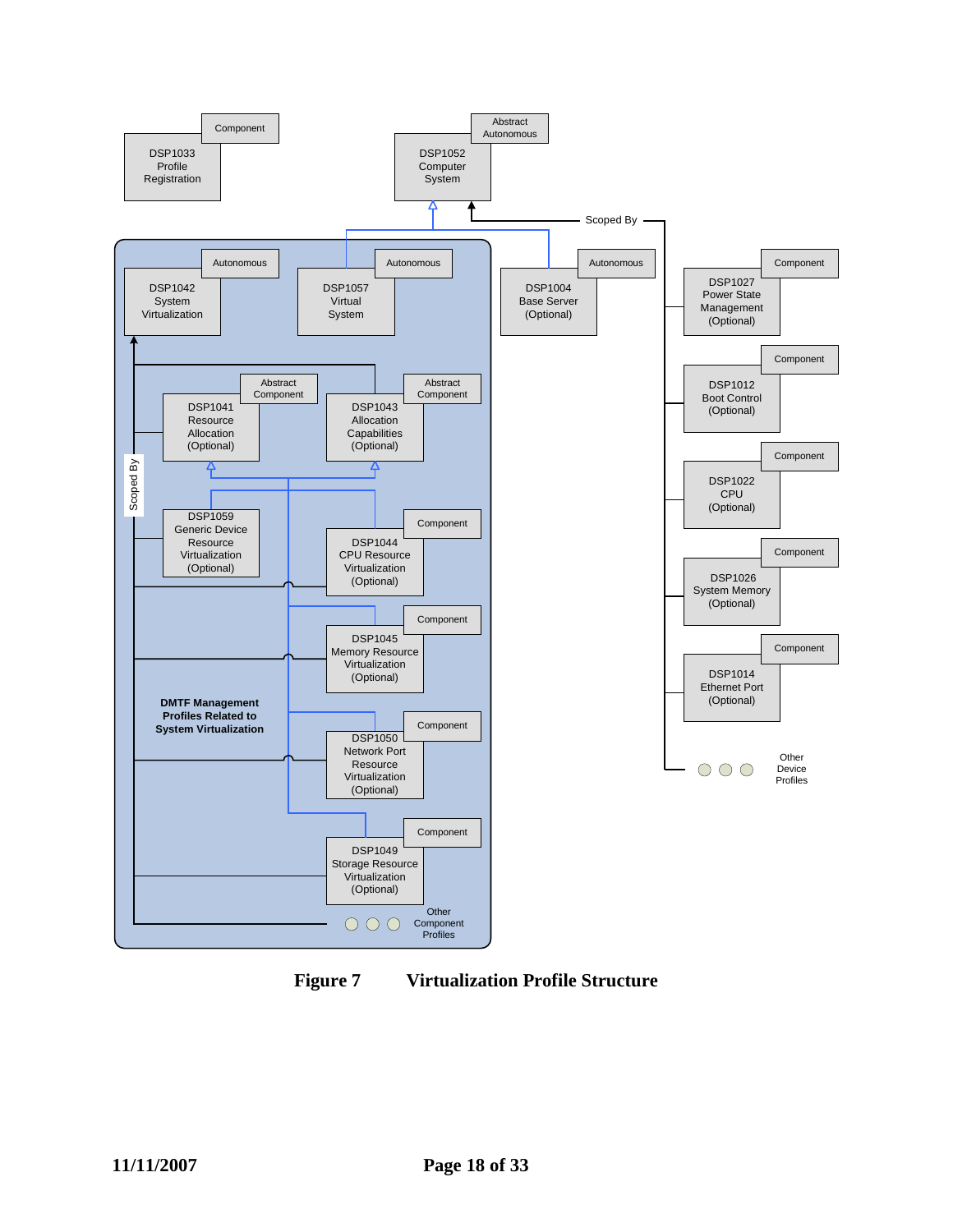# <span id="page-18-0"></span>**3.2 Concepts Addressed by the Model**

Conceptually, the system virtualization model can be divided into the following components:

- Resource allocation that includes models for resource pools, resource allocation from pools, and services for managing pools.
- Allocation capabilities that provides the ability for a client to determine at runtime the system capabilities, including minimum, maximum and default values for resource allocation related properties.
- System virtualization and virtual systems that enables a client to manage virtual systems, including enumerating virtual systems and their component resources and controlling the lifecycle of virtual systems, and to manage the host computer system including creation of virtual systems and management of virtual system configurations including snapshots.
- Virtual device that extends existing device models by exploiting the resource allocation and allocation capabilities patterns to enable management of virtual devices.

#### **3.2.1 Resource Allocation**

The classes for the resource allocation model are shown in [Figure 8](#page-19-1). The main classes are CIM\_ResourcePool class and CIM\_ResourceAllocationSettingData class as well as the classes modeling the capabilities and service classes for the manipulation of pools.

A resource pool, modeled using the CIM\_ResourcePool class, is the central management point for the allocation of resources. Typically a pool collects host system resources whose capabilities are allocated to a consumer. Resources allocated from pools with no component devices are known as "synthetic devices." In many implementations, virtual Ethernet adapters are an example of a synthetic device.

Types of allocation supported include

- pass-through resource allocation, in which the allocated device is identical to the pool device
- dedicated resource allocation, in which the virtual device is allocated exclusive use of the pool device
- shared resource allocation, in which the allocated device is shared among consumers

Properties of the CIM\_ResourcePool class model information about the resource type and capacity supported by the pool.

Allocation from a pool is represented by an instance of CIM\_ResourceAllocationSettingData. As mentioned previously, this key class in the virtualization model represents allocations, as well as extended state and capabilities. Properties of this class model provide information allowing the client to determine the type and quantity of resource consumed, as well as the quantity of virtual resource exposed and the type of allocation.

Initially host computer system resources are aggregated into a "primordial" pool indicated by a property in the CIM\_ResourcePool class.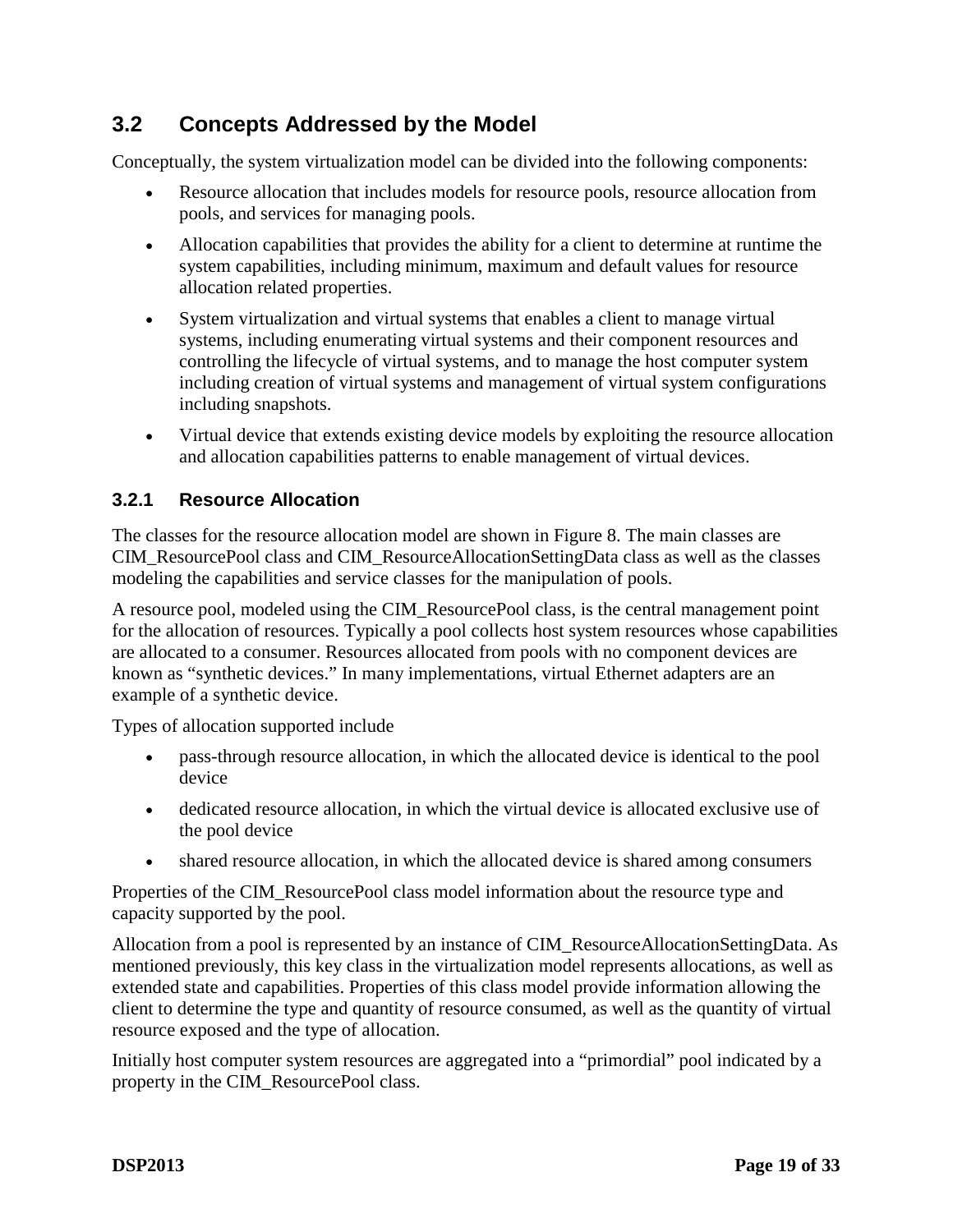<span id="page-19-0"></span>Some implementations may support creating and managing child pools and moving resources in and out of pools. These functions are modeled using the CIM\_ResourcePoolCapabilities and CIM\_ResourcePoolService classes.





<span id="page-19-1"></span>In [Figure 9](#page-19-2), we see an example of these resource management classes showing an instance of a resource pool that collects host system devices. Allocated from the pool are virtual devices and RASDs, which give additional information about the allocation.



<span id="page-19-2"></span>**Figure 9 Virtual Resource Allocation Instance Diagram**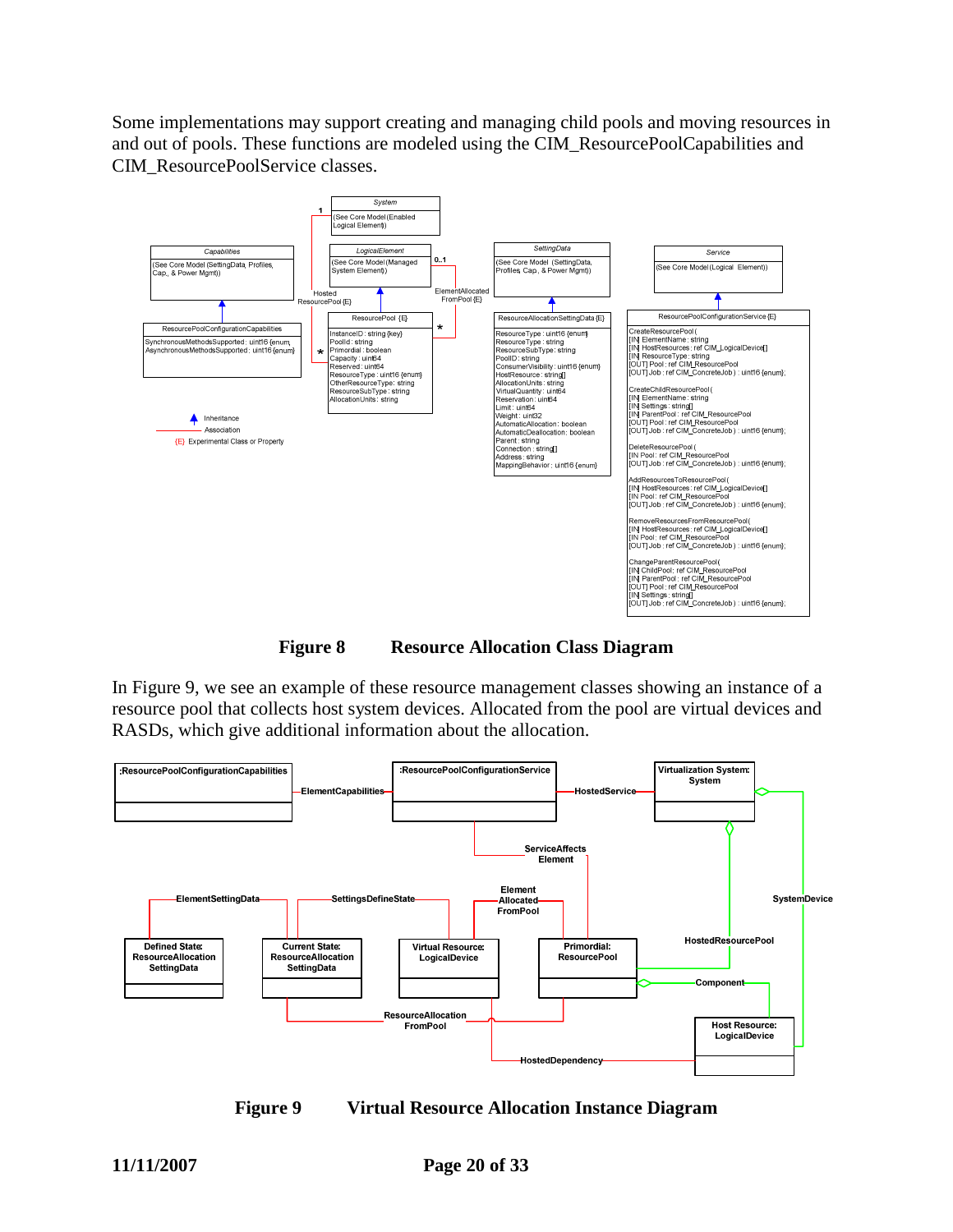<span id="page-20-0"></span>In [Figure 10](#page-20-1) another use of these classes is shown in an example of "simple" resource allocation. In this case there is no allocated logical device; the allocated resources are shown only as RASDs. This pattern is appropriate where the allocated resource is not modeled as a device, as in electrical power allocation, for example.



**Figure 10 Simple Resource Allocation** 

## <span id="page-20-1"></span>**3.2.2 Allocation Capabilities**

The basic classes associated with the allocation capabilities model are shown in [Figure 11](#page-21-1). This pattern enables a client to determine at run time the capabilities, including minimum, maximum, default, and specific values that are supported by the implementation in various contexts.

The basic pattern uses an instance of the CIM\_AllocationCapabilities class and a collection of RASDs associated through the CIM\_SettingsDefinesCapabilities association whose properties values are set to define the role (minimum, maximum) of the values in the associated RASD. This idea is best illustrated in the following examples.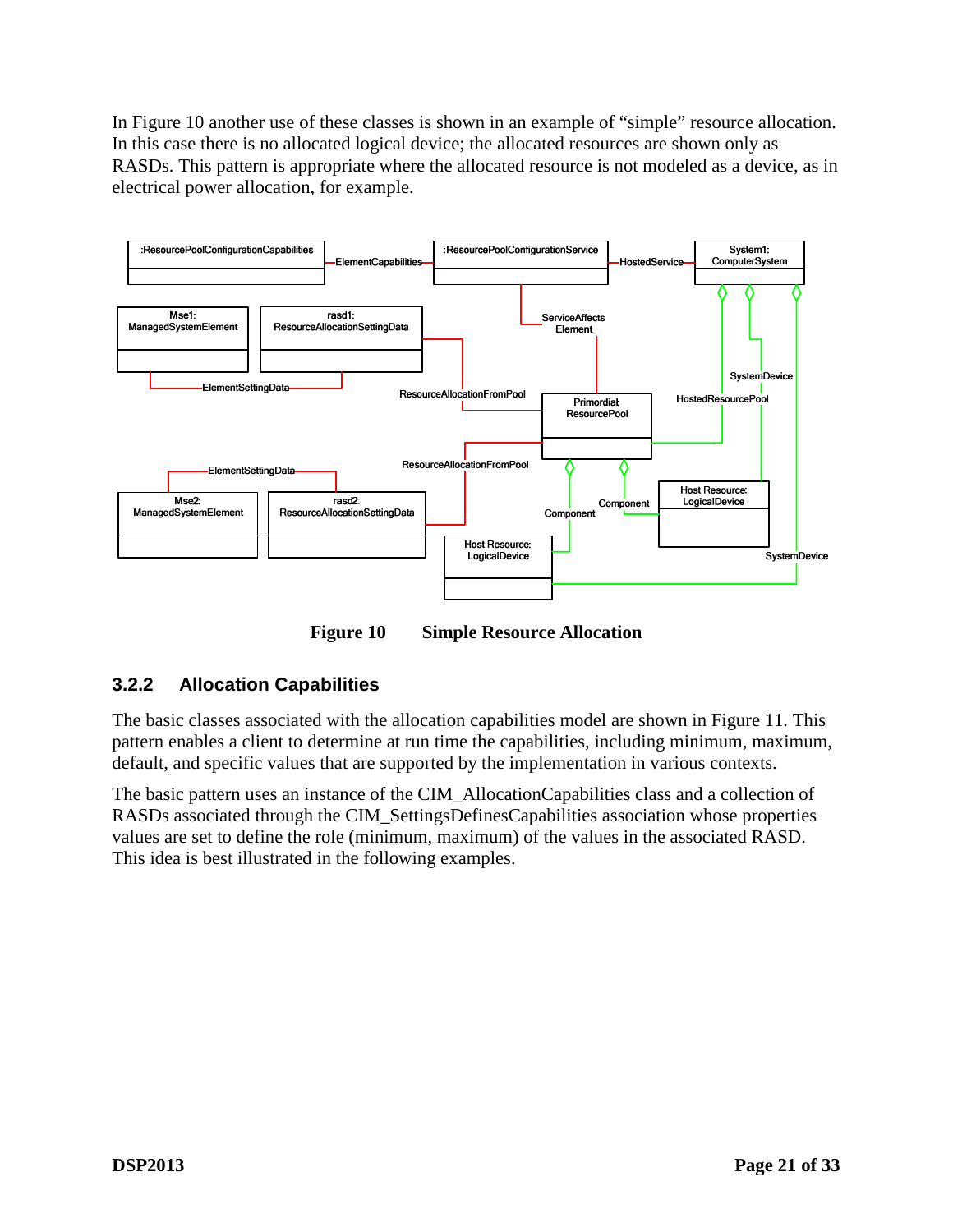<span id="page-21-0"></span>



<span id="page-21-1"></span>[Figure 12](#page-21-2) shows the allocation capabilities pattern applied at the host computer system and at the resource pool. A capability set (an instance of CIM\_AllocationCapabilities and the associated instances of CIM\_ResourceAllocationSettingData) at the host computer system level applies to all resources of the specified type. A capability set associated with a resource pool would apply to resources created from the resource pool.



<span id="page-21-2"></span>**Figure 12 Allocation Capabilities Applied to Host Computer System and Resource Pool**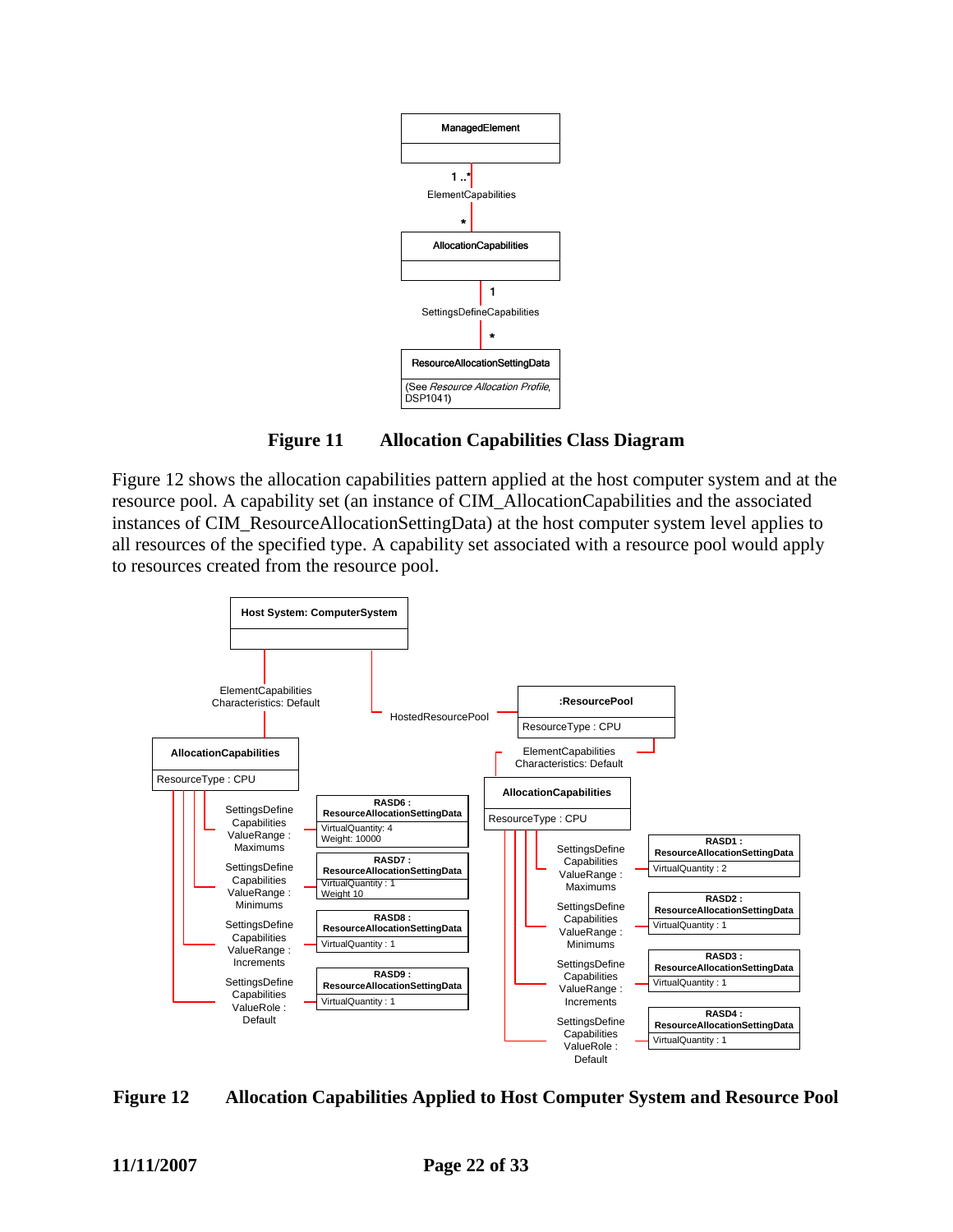<span id="page-22-0"></span>The pattern can also be used to understand mutability of a virtual resource as shown in [Figure 13](#page-22-1). In this case the capability set specifies the ranges for changing the virtual quantity and weight of a virtual system resource allocation.



#### **Figure 13 Allocation Capabilities Applied to a Virtual System Resource Allocation**

#### <span id="page-22-1"></span>**3.2.3 System Virtualization and Virtual Systems**

The classes introduced in the modeling of virtual systems are shown in [Figure 14.](#page-23-1) The CIM\_VirtualSystemManagementService and CIM\_VirtualSystemManagementCapabilities classes provide the ability to add, delete, and modify resources of a virtual system and to define and delete a virtual system.

Clients can determine specific information about an implementation's support for virtual system resource manipulation through the allocation capabilities instances that are associated with the virtual resources and resource pools.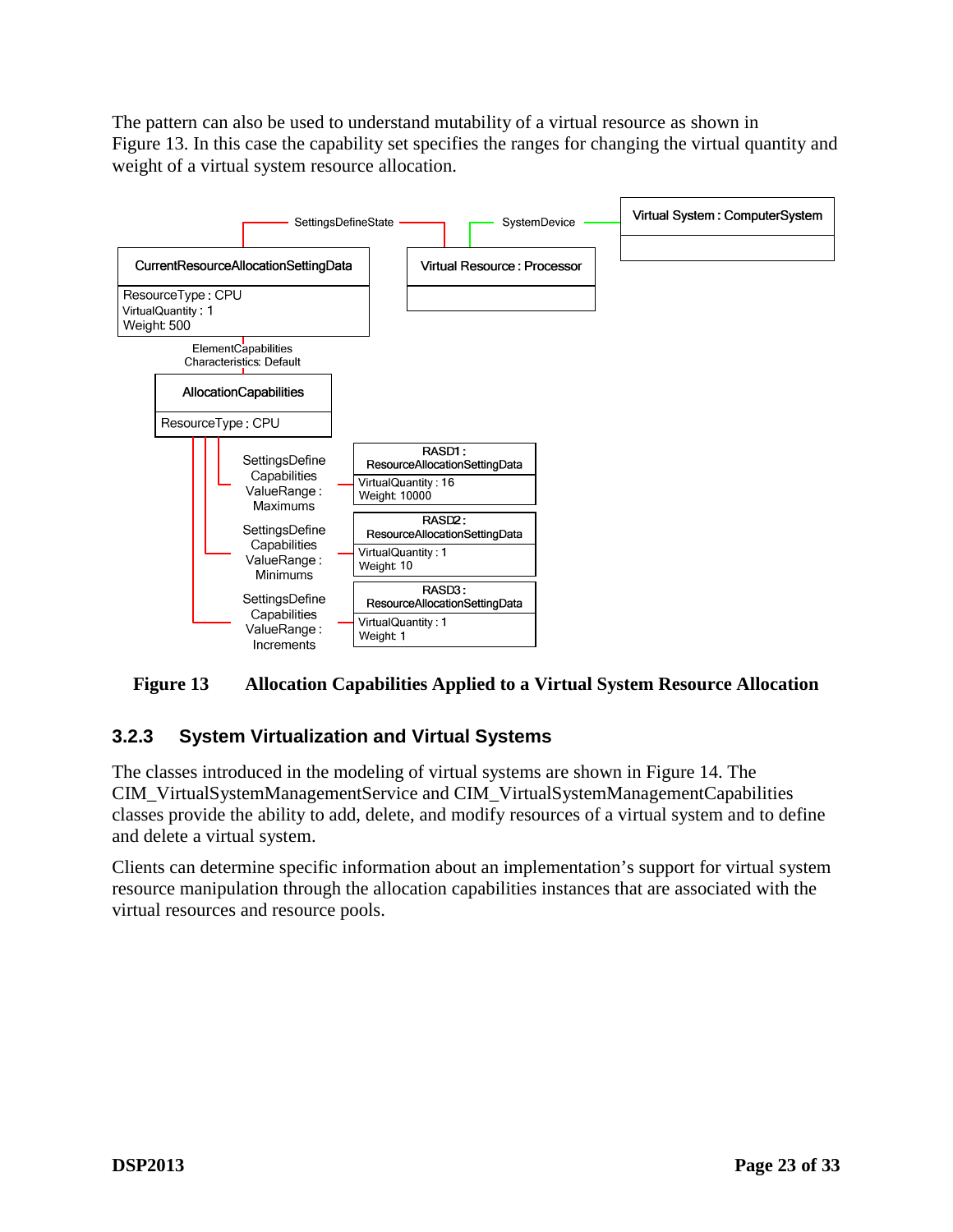<span id="page-23-0"></span>

<span id="page-23-1"></span>**Figure 14 Virtual System Modeling Class Diagram**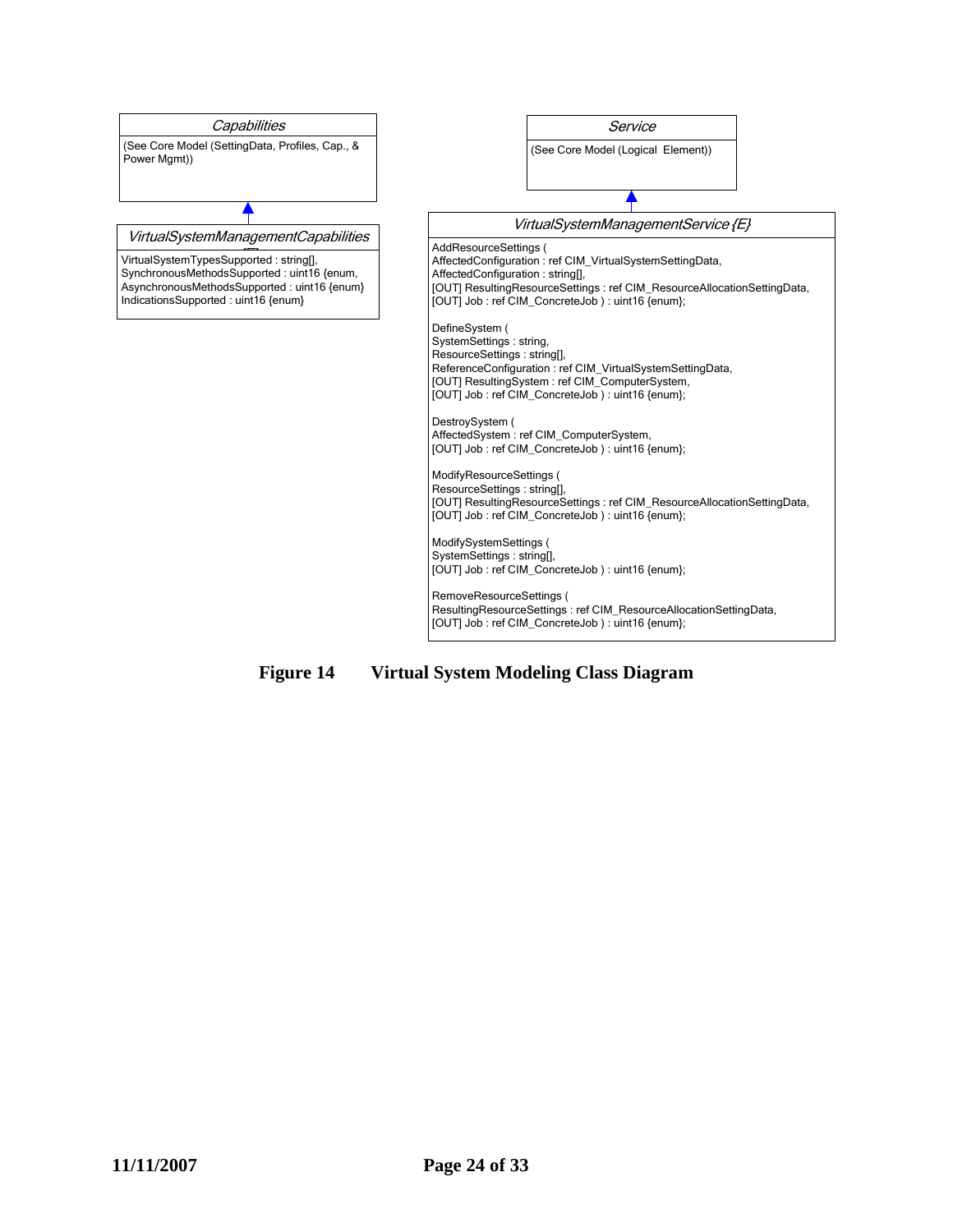### <span id="page-24-1"></span><span id="page-24-0"></span>**3.2.3.1 Virtual System States**

The states of a virtual system are shown in [Figure 15.](#page-24-2)



<span id="page-24-2"></span>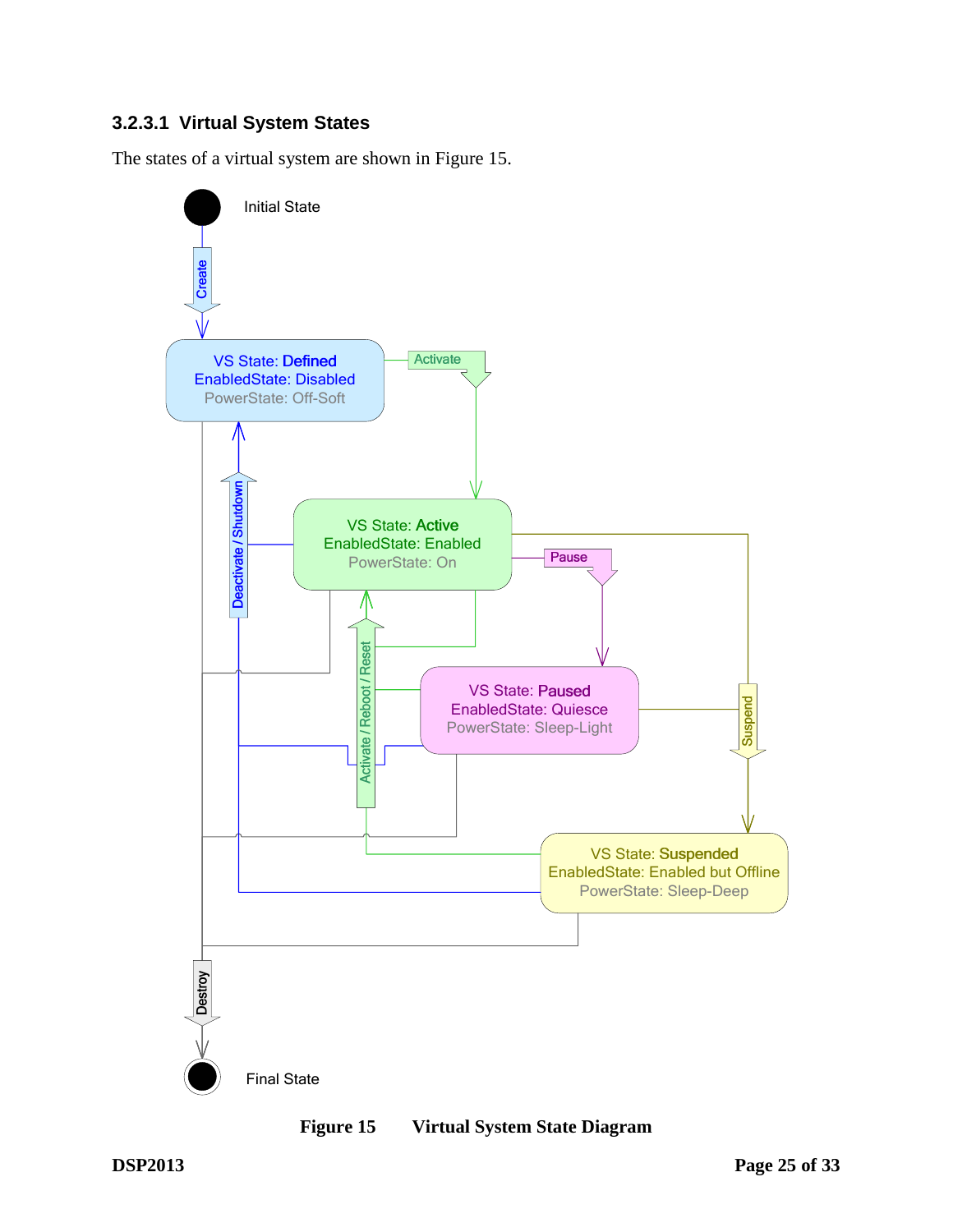<span id="page-25-0"></span>A new virtual system can be created by using the DefineSystem( ) method of the CIM\_Virtual System ManagementService. Inputs to this method are CIM\_VirtualSystemSettingData and CIM\_ResourceAllocationSettingData instances, which define the virtual system as a whole and each of the desired virtual resources. At the successful completion of this method the new virtual computer system is represented in the model by an instance of the CIM\_ComputerSystem class (with state extension) and a virtual system configuration that represents the saved configuration information. Any devices that are allocated during definition (for example, virtual disk) are represented by the appropriate logical device. The system is in the "Defined" state. This would also correspond to a "Powered Off" state. A diagram of an example system in this state is shown in [Figure 16.](#page-25-1)





<span id="page-25-1"></span>From the "Defined" state a system can be activated to enter the "Active" or "Powered On" state. During activation the underlying system allocates resources as specified in the virtual system configuration setting data instances, and device and state extension CIM instances are instantiated. The resulting virtual system is modeled as shown in [Figure 17](#page-25-2).



<span id="page-25-2"></span>**Figure 17 Active Virtual System Representation**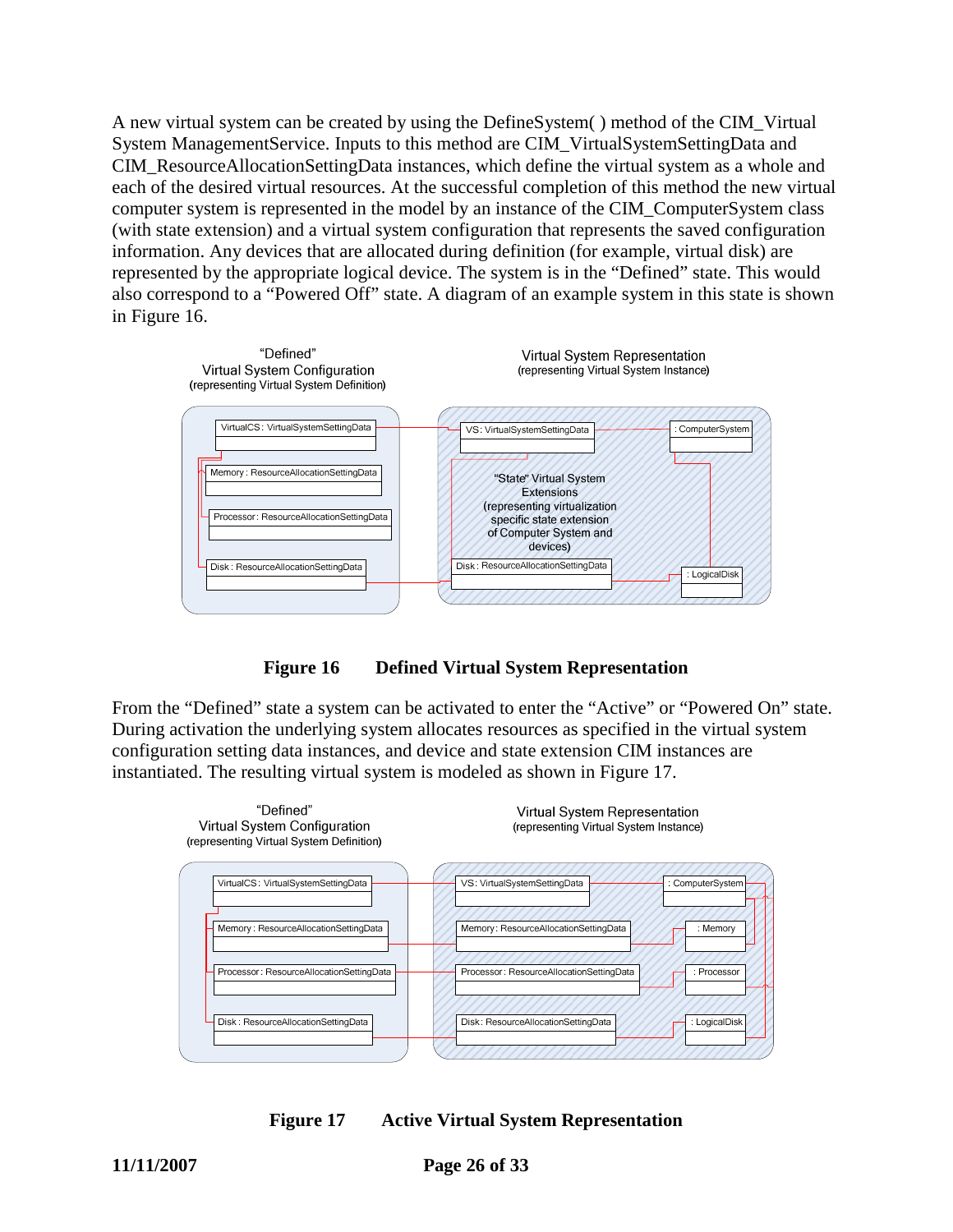### <span id="page-26-0"></span>**3.2.4 Virtual Device Modeling**

The classes and pattern used for virtual device modeling have already been introduced. An instance of a virtual device is represented by the appropriate CIM\_LogicalDevice subclass, the allocation and state are represented using RASDs, and the capabilities for allocation and modification of the device are represented using the Allocation Capabilities pattern previously described. An example instance diagram illustrating these concepts is shown in [Figure 18](#page-26-1).

Typically there will be a device profile that describes the behavior of the device model in general (for example, *[CPU Profile](#page-0-0)*, *[System Memory Profile](#page-0-0)*, and so on) and a virtualization-related profile that describes additional considerations for modeling virtual devices using the virtualization patterns (*[Processor Device Resource Virtualization Profile](#page-0-0)*, *[Memory Resource](#page-0-0)  [Virtualization Profile](#page-0-0)*, and so on).

The *[Generic Device Resource Virtualization Profile](#page-0-0)* provides a general profile that can be applied if more specific device or device virtualization profiles are not available.



**Figure 18 Instance Diagram for Virtual Device Model** 

# <span id="page-26-1"></span>**4 Relationships to Other Standards and Specifications**

## **4.1 Overlapping Standards and Specifications**

There are no known virtualization management standards. This work extends the existing CIM system modeling by reusing system and logical device classes to model virtual systems.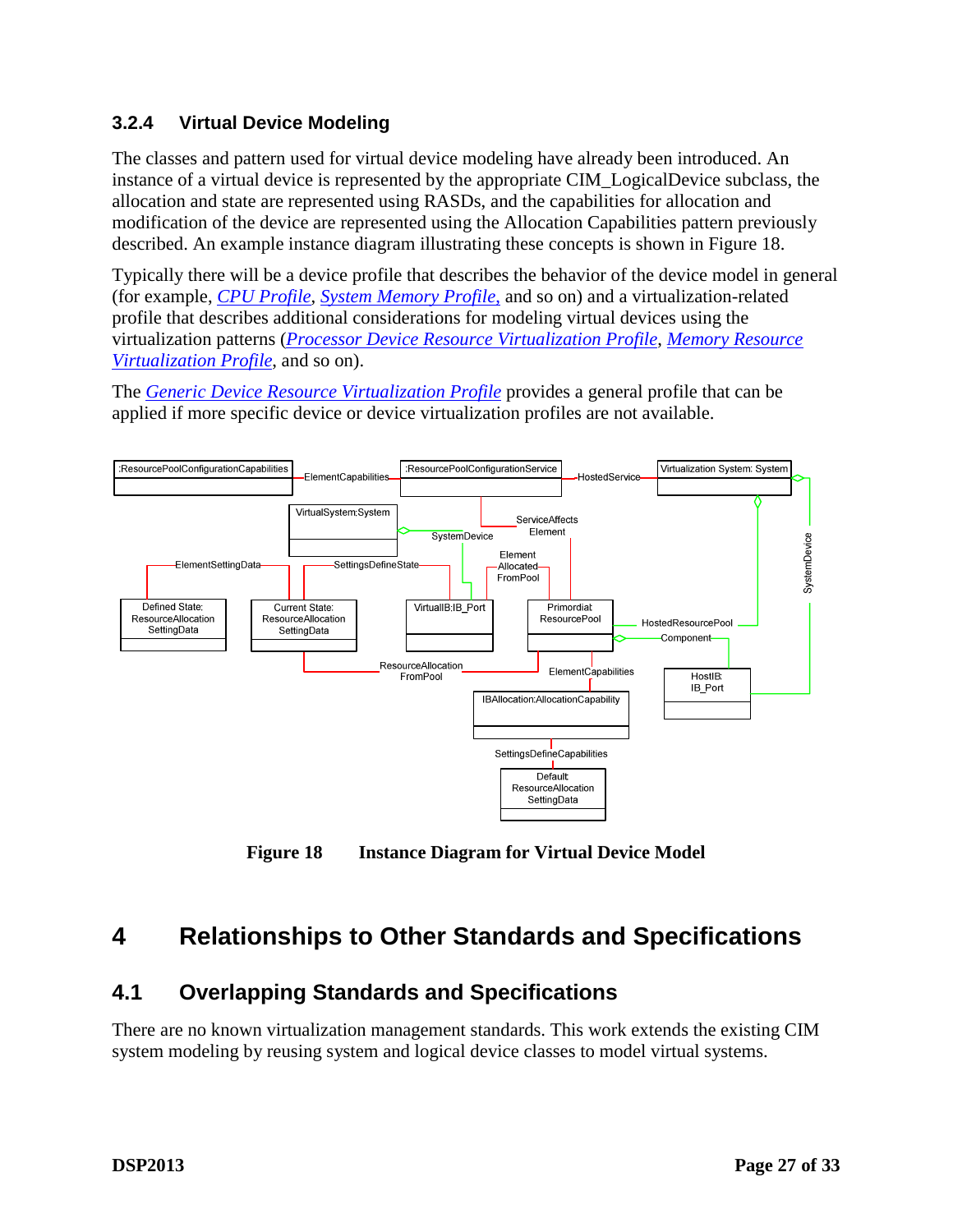# <span id="page-27-0"></span>**5 System Virtualization Model Use Cases**

This section provides use cases for managing the host computer system or a virtual computer system.

# **5.1 Managing the Host Computer System**

The System Virtualization model is defined to allow a management client to determine at execution time information about the managed virtualization environment, including supported virtual resource types, valid values for resource allocations, and capabilities for managing resource pools.

## **5.1.1 Discovering the CIM implementation for a System Virtualization**

A client can discover CIM implementations of virtualization management through SLP, by following profile registration associations, or through *a priori* knowledge of host name or IP address where CIMOM is running.

## **5.1.2 Discovering a Host Computer System**

A client can find instances of the CIM\_ComputerSystem class representing host systems can be found by following the CIM\_ElementConformsToProfile association from the instance of the CIM\_RegisteredProfile class representing *[System Virtualization Profile](#page-0-0)*

### **5.1.3 Determining the Capabilities of an Implementation**

To determine the capabilities of an implementation, from the instance of CIM\_ComputerSystem that represents the host computer system the client can traverse the CIM\_ElementCapabilities association to an instance of CIM\_VirtualSystemManagementCapabilities. Properties of this instance supply information about supported virtual system types, methods, and indications.

## **5.1.4 Determining the Supported Resource Types of an Implementation**

The preferred mechanism for determining supported resource types is to find instances of registered profiles scoped by the *[System Virtualization Profile](#page-0-0)*, find the central class for each of these profiles, and collect the resource types represented..

## **5.1.5 Finding Resource Pools and their Constituent Resources**

A client can find Resource Pools by traversing the the CIM\_HostedResourcePool association from the instance of CIM\_ComputerSystem that represents the host computer system. A client can identify elements of a resource pool by traversing the CIM\_Component association to the appropriate subclass of the CIM\_LogicalDevice class.

## **5.1.6 Determining the Capacity and Allocation of a Resource Pool**

The Capacity property of the CIM\_ResourcePool instance that represents the resource pool provides the total capacity of this pool. The Reserved property provides the total amount of the currently allocated resources.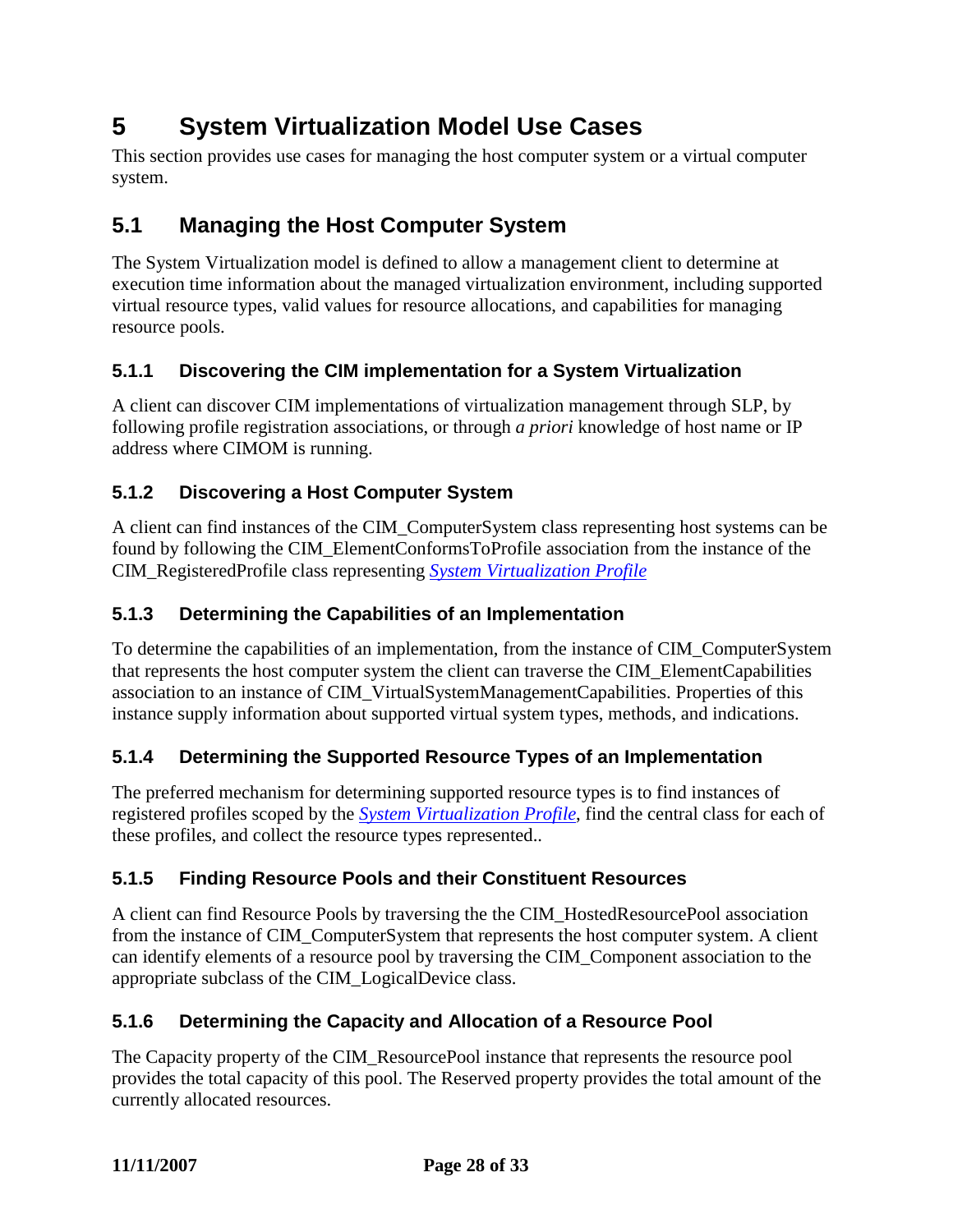### <span id="page-28-0"></span>**5.1.7 Determining Resources Allocated from a Resource Pool**

To determine the details of the resources allocated from a given resource pool a client can traverse the CIM\_ElementAllocatedFromPool association to find all of the devices allocated from this pool. A client can determine additional details about the allocation by traversing the CIM\_ResourceAllocatedFromPool association to each RASD for the allocations.

#### **5.1.8 Determining the Valid Settings for a Resource Allocation**

An instance of CIM\_AllocationCapabilities and its associated (through CIM\_SettingsDefinesCapabilities) CIM\_ResourceAllocationSettingData instances can help a client determine the capabilities for a resource type or a resource type allocated from a specific resource pool. The client can find the CIM\_AllocationCapabilities instance by following CIM\_ElementCapabilities from an instance of CIM\_ResourcePool or CIM\_ComputerSystem.

#### **5.1.9 Locating Virtual Systems Hosted by a Host Computer System**

Given a CIM\_ComputerSystem instance that represents the host computer system, the CIM\_ComputerSystem instances associated to the host computer system through CIM\_HostedDependency are the instances of virtual computer systems.

# **5.2 Managing a Virtual Computer System**

The following use cases show various aspects of managing a virtual computer system.

#### **5.2.1 Creating a Virtual Computer System**

The basic operation of creating a virtual computer system is done using the DefineSystem( ) method of the CIM\_VirtualizationManagementService associated with the instance of CIM\_ComputerSystem that represents the host computer system. This method takes as input an instance of CIM\_VirtualSystemSettingData and an array of instances of CIM\_ResourceAllocationSettingData, which represent the requests for resources that are required to compose the target virtual computer system. Valid resource types and ranges of property values can be determined as noted in previous use cases. Typically, implementations also provide default values for most property values if they are unspecified.

#### **5.2.2 Determining a Virtual System's State and Other Properties**

From the instance of CIM\_ComputerSystem that represents the virtual computer system the EnabledState property represents the virtual system's state. Other properties of the virtual system can be obtained from the CIM\_ComputerSystem instance and from the associated (through the SettingsDefineState association) CIM\_VirtualSystemSettingData (VSSD) instance.

#### **5.2.3 Determining the "Defined" Virtual System Configuration**

Each virtual computer system has a "Defined" configuration that is permanently recorded and takes effect when a deactivated virtual computer system is activated. This configuration can be determined given an instance of CIM\_ComputerSystem that represents the virtual computer system by following the SettingsDefineState association to the VSSD instance, which represents the state extension for the virtual computer system. From this VSSD instance the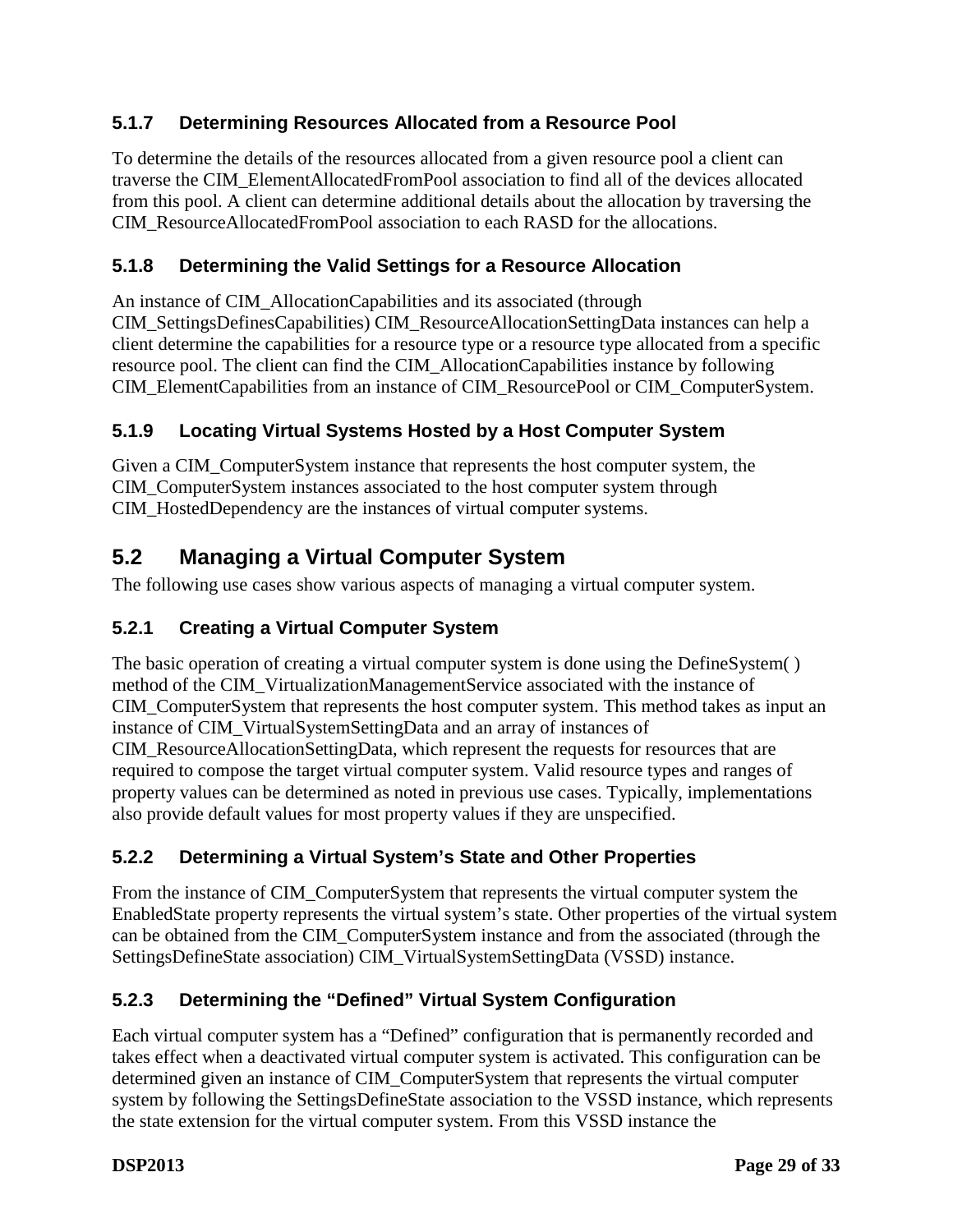<span id="page-29-0"></span>CIM\_ElementSettingData associated VSSD anchors the "Defined" virtual system configuration, and each of the associated RASDs provides details of the virtual system device configuration.

## **5.2.4 Determining the Virtual System Structure**

From the instance of CIM\_ComputerSystem that represents the virtual computer system the client can traverse the CIM\_SystemDevice association to find the component devices of the virtual computer system. For each of these devices the associated RASDs that represent the virtualization "extensions" of the device can be found by the CIM\_SettingsDefineState association, and persistent device configuration information can be obtained by RASD associated to the state extension by the CIM\_ElementSettingData association.

## **5.2.5 Changing the Virtual System State**

Given a reference to the CIM\_ComputerSystem instance that represents the virtual computer system the client can effect state changes by invoking the CIM\_EnabledLogicalElementRequestStateChange( ) method. A client can determine valid state

values by finding the associated CIM\_ElementCapabilities instance and analyzing the RequestedStatesSupported property.

### **5.2.6 Modifying a Virtual System**

Clients may be able to modify various aspects of a virtual computer system including adding or deleting virtual resources, modifying virtual resource definitions, or modifying the virtual resource state extension. Allocation capabilities and associated RASDs can be used to determine what modifications an implementation supports.

To add new virtual resources the client prepares one or more instances of RASDs that represent the allocation requests for new virtual resources and invokes the AddResourceSettings( ) method on the virtual system management service to add the virtual resources.

To modify existing resources the client obtains RASDs or VSSDs that represent the state extension or resource definition to be modified and alters the properties in these instances locally within ranges supported by the implementation. The ModifyResourceSettings( ) method of the virtual system management service can then be invoked with the modified RASD values to effect the desired changes.

#### **5.2.7 Destroying a Virtual System**

Given a reference to an instance of CIM\_ComputerSystem that represents the virtual system to be destroyed, the DestroySystem( ) method on the virtual system management service can be invoked to effect the virtual system destruction.

#### **5.2.8 Managing Snapshots**

The following use cases illustrate various aspects of snapshot management.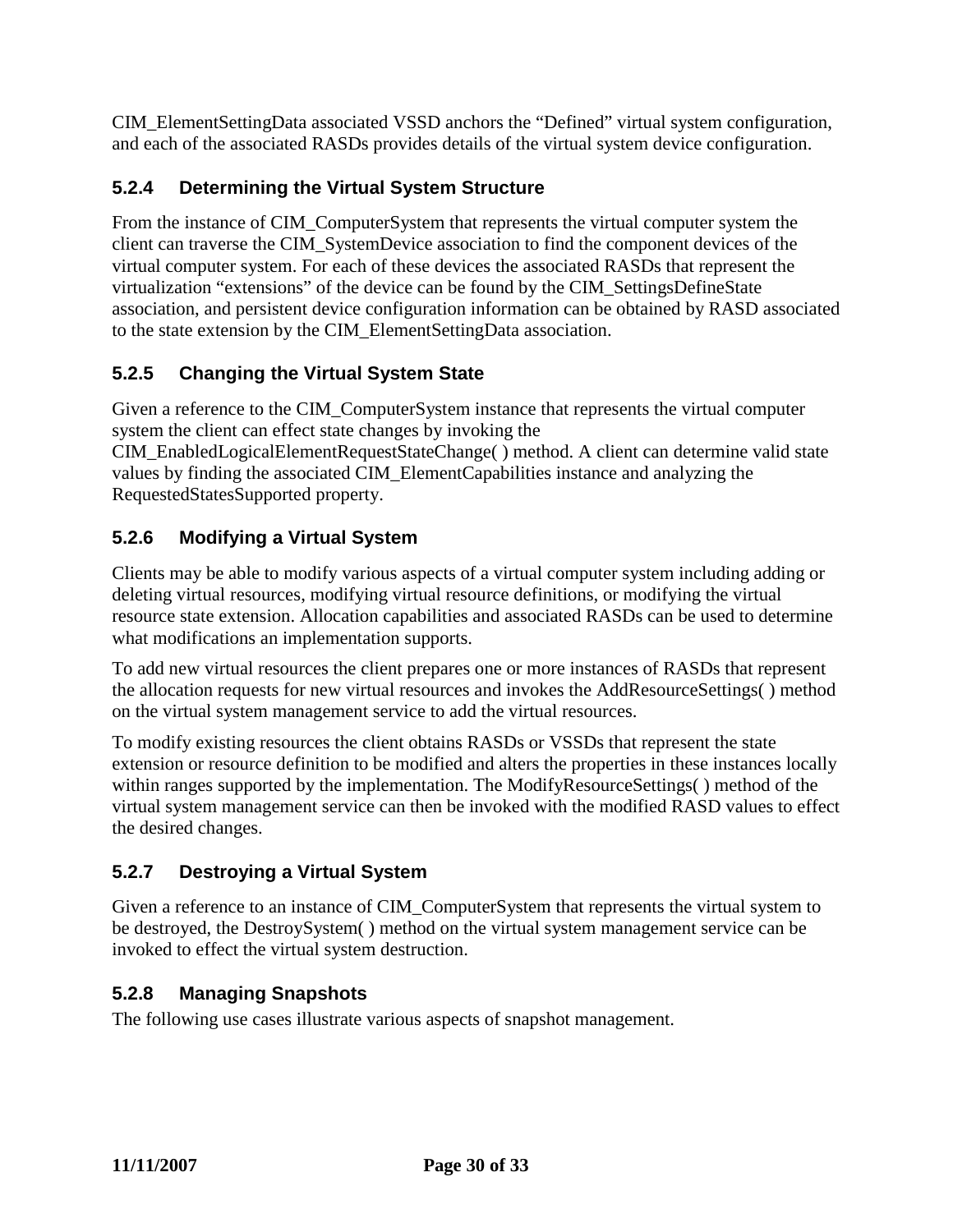## **5.2.8.1 Determining Support for Snapshots**

Properties of the CIM\_VirtualSystemSnapshotServiceCapabilities that are associated with the CIM\_VirtualSystemSnapshotService can be examined to determine the level of support for snapshot types and snapshot related methods.

#### **5.2.8.2 Creating a Snapshot**

The CreateSnapshot( ) method on the VirtualSystemSnapshotService is invoked, passing a reference to the system that is the target for the snapshot.

### **5.2.8.3 Locating Snapshots of a Virtual System**

Given an instance of CIM\_ComputerSystem that represents a virtual computer system the client can follow instances of the CIM\_SnapshotofVirtualSystem association to instances of CIM\_VirtualSystemSettingData, which anchors the snapshot related configuration classes for a snapshot.

#### **5.2.8.4 Locating the Most Current Snapshot in a Branch of Snapshots**

Given an instance of CIM\_ComputerSystem that represents a virtual computer system, the client can follow the CIM\_MostCurrentSnapshotInBranch association to the instance of CIM\_VirtualSystemSettingData that represents the most recent snapshot.

#### **5.2.8.5 Locating Dependent Snapshots**

Given a reference to an instance of the CIM\_VirtualSystemSettingData class that represents a virtual system snapshot, the client can follow the CIM\_Dependency association to instances of CIM\_VirtualSystemSettingData that represent dependent snapshots (if any).

#### **5.2.8.6 Applying a Snapshot**

Given a reference to an instance of the CIM\_VirtualSystemSettingData class that represents a virtual system snapshot, the client invokes the ApplySnapshot( ) method on the virtual system snapshot service. The system is deactivated and system state is restored to the value of the resources represented in the snapshot. The system is then activated.

#### **5.2.8.7 Destroying a Snapshot**

The DestroySnapshot( ) method on the VirtualSystemSnapshotService is invoked, passing a reference to the CIM\_VirtualSystemSettingData instance that represents the snapshot to be deleted.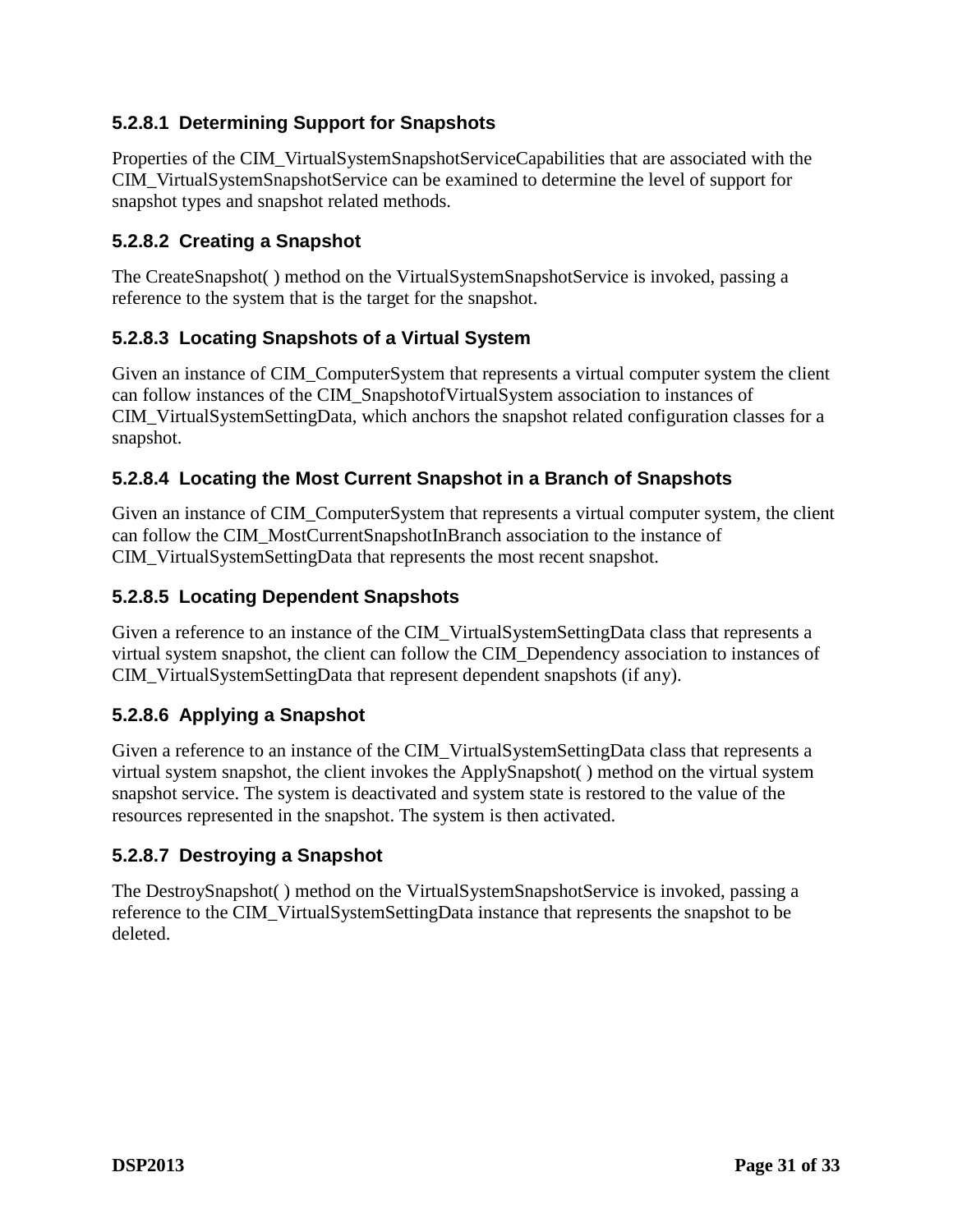# <span id="page-31-0"></span>**Appendix A – References**

- [1] Common Information Model (CIM) Specification, 2.2, June 14, 1999 Downloadable from <http://www.dmtf.org/spec/cims.html>
- [2] Unified Modeling Language (UML) from the Open Management Group (OMG) Downloadable from <http://www.omg.org/uml/>